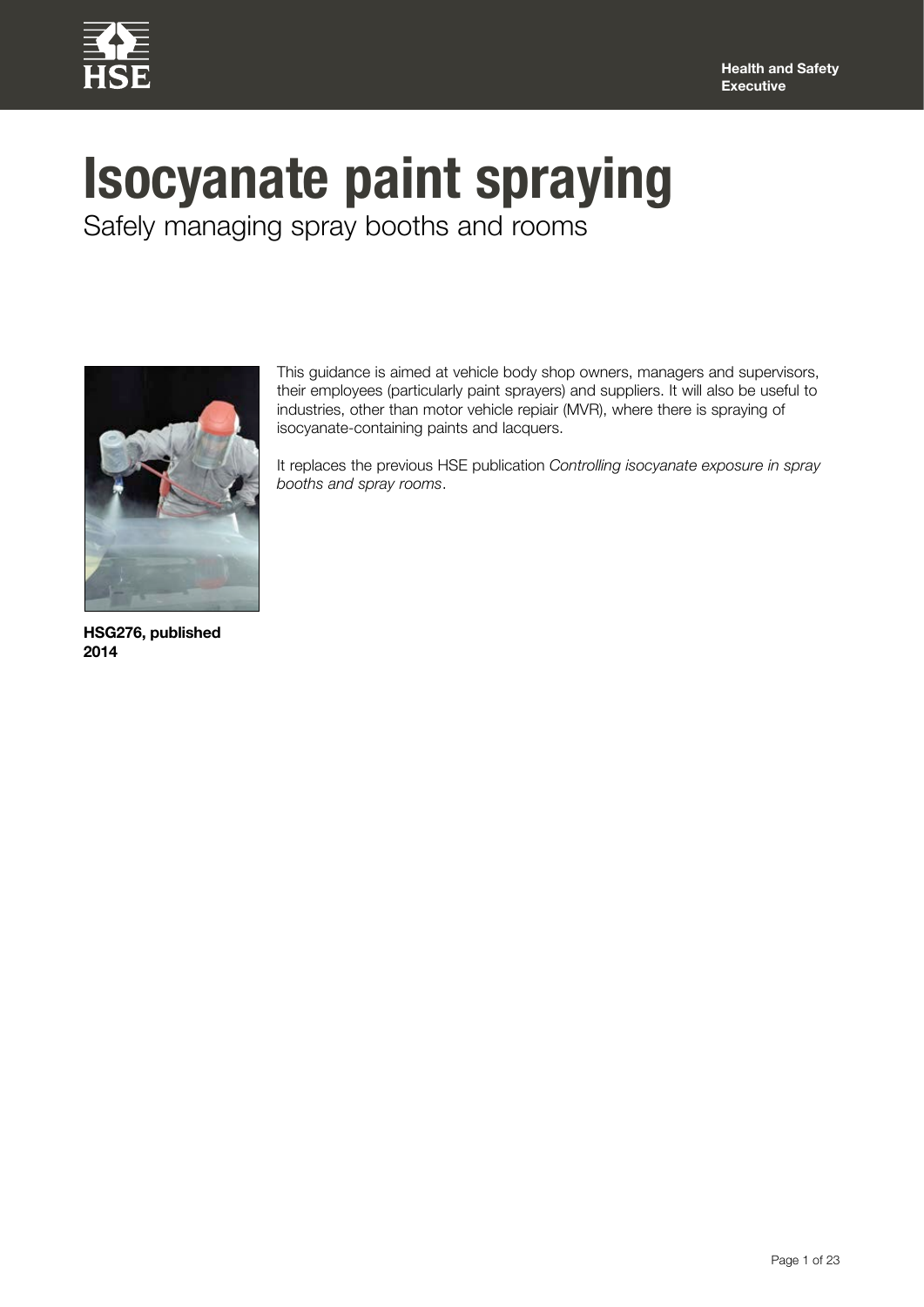# **Contents**

*Introduction 3* Who is the guidance for? *3* What does the guidance cover? *3* What does the guidance not cover? *3*

## *Isocyanate paint health risks 3*

The bad news – occupational asthma *3* The good news – there is a solution *4*

#### *What the law says 4*

Control exposure *4* Monitor exposure *5* Health surveillance *5* Report occupational asthma *5*

## *What you need to know and do 5*

Understand exposure *5*

## *Controlling exposure 6*

Enclosure *6* Respiratory protective equipment *6*

## *Enclosure design 6*

Spray booths 6<br>Spray rooms 7 Spray rooms *7* Spray booth or room leakage *7*

## *How extract ventilation works 7*

How the air moves in a spray room *9* Air movement in 'downdraft' spray booths *10* Air movement in cross-flow or tunnel booths *11*

## *Clearance time 11*

How long the spray booth or room takes to clear *11* Clearance time sign and indicator *12* Leaving a spray booth or room safely *12*

## *Local exhaust ventilation (LEV) efficiency 13*

Commissioning *13* Checking and maintenance *13* Booth or room user manual *13* Thorough examination and test *13*

## *Appendices*

*Appendix 1 Key messages 14 Appendix 2 Sprayer's steps to safe working 15 Appendix 3 The employer's/manager's checklist 15 Appendix 4 Example of a clearance time certificate 19 Appendix 5 Essential design features of spray booths and rooms 20 Appendix 6 Commissioning, thorough examination and testing 21* 

*References 22*

*Further reading 23* 

*Further information 23*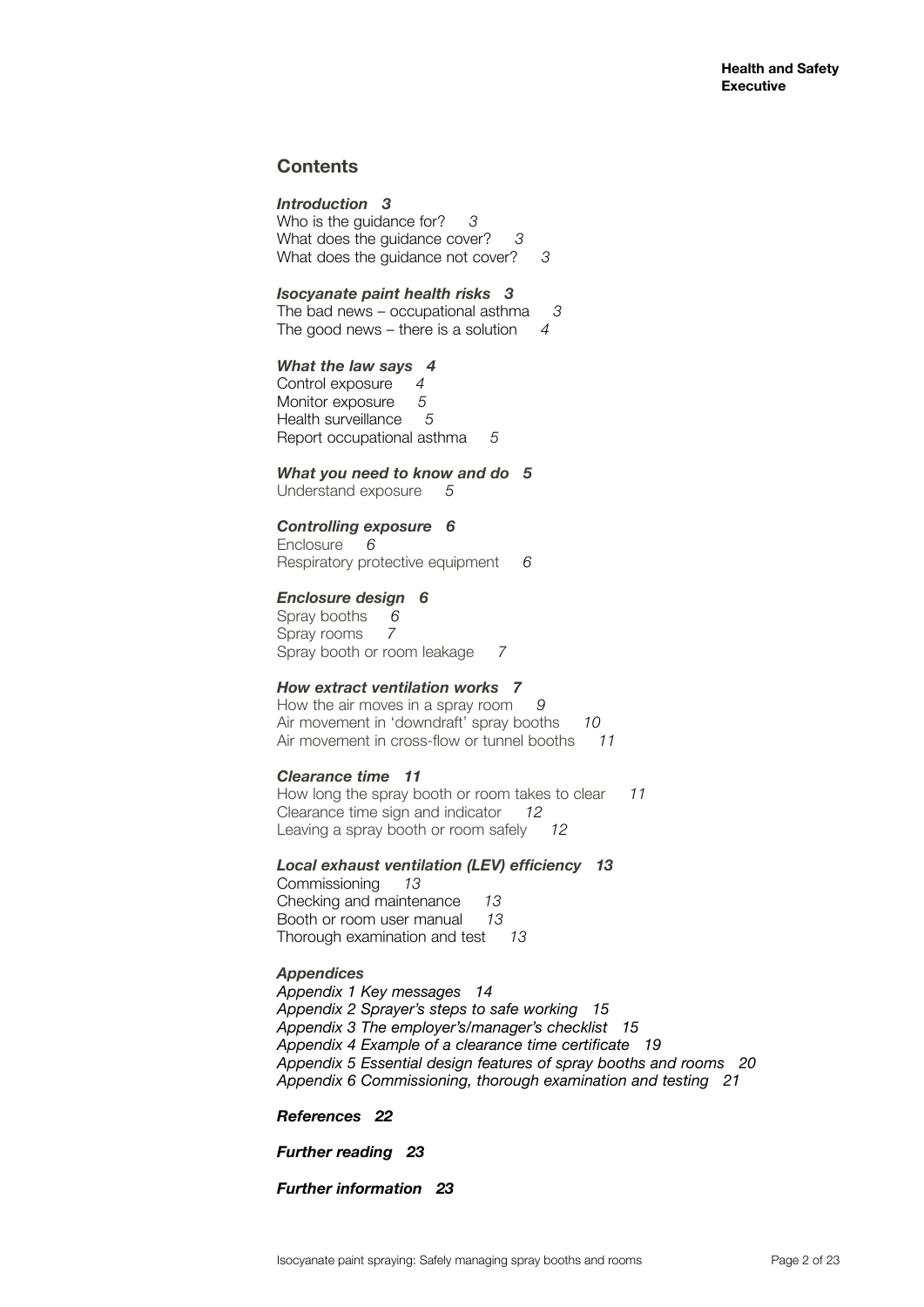# **Introduction**

## *Who is the guidance for?*

This guidance is aimed at vehicle bodyshop owners, managers and supervisors, their employees (particularly paint sprayers) and suppliers. It will also be useful to industries, other than motor vehicle repair (MVR), where there is spraying of isocyanate-containing paints and lacquers.

It replaces the previous HSE publication *Controlling isocyanate exposure in spray booths and spray rooms* (WEB36).

## *What does the guidance cover?*

This guidance focuses on the management of:

- spray booths (specially designed enclosing rooms, usually including a sophisticated ventilation and control system);
- spray rooms (not as sophisticated as booths and usually 'homemade', typically with simple extraction through a fan fitted in an outside wall).

#### It explains:

- health risks from isocvanate paint:
- what the law says;
- how people are exposed to isocyanate;
- important properties of spray guns and paint spray;
- how spray booths and rooms work;
- clearance indicators and other essential instrumentation;
- testing spray booths and rooms;
- advice on the design and maintenance of booths and rooms;
- advice on how to carry out smoke tests on spray booths and rooms;
- the sprayer's steps to safe working;
- a checklist of good practice, common errors and solutions.

## *What does the guidance not cover?*

This guide **does not** cover in detail other health and safety issues relating to paint spraying such as:

- safe storage and mixing of paints;
- selection and use of appropriate respiratory protective equipment (RPE) for spraying isocyanate-based paints;
- health surveillance and biological monitoring requirements for workers involved in spraying isocyanate-based paints;
- small and medium area repair (SMART) techniques.

Information on these topics can be found at www.hse.gov.uk/mvr and in other HSE publications (see 'Further reading').

# **Isocyanate paint health risks**

Almost all bodyshops use paints and lacquers containing isocyanate hardener. It is important to remember that 'water-based' paints can still contain isocyanates.

## *The bad news – occupational asthma*

Materials containing isocyanate have, for many years, been the single biggest cause of occupational asthma in Great Britain. The workers at greatest risk are vehicle paint sprayers working in MVR bodyshops and in the commercial vehicle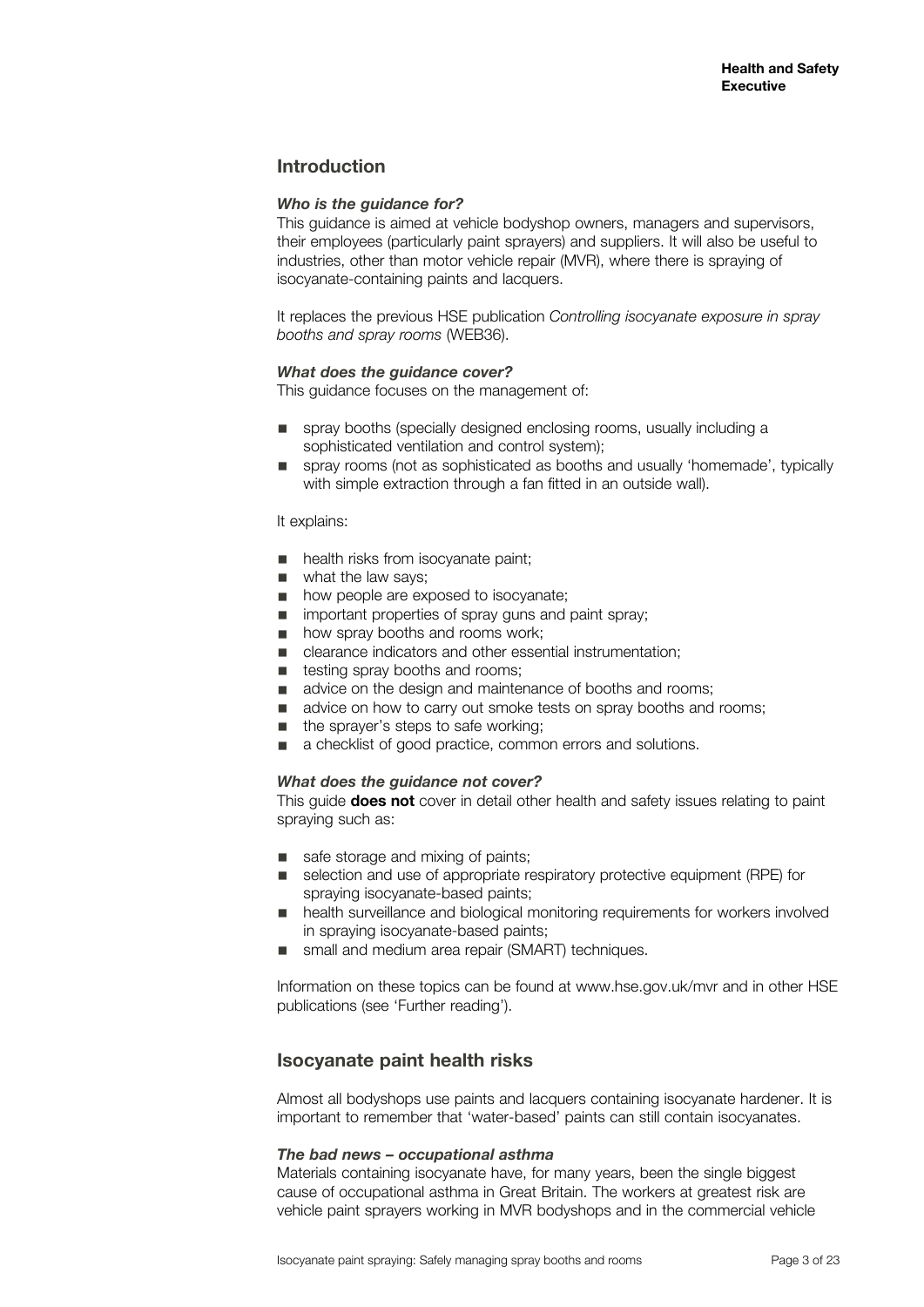and trailer manufacturing industry. Their risk is about 90 times greater than the industrial average for contracting occupational asthma.

Isocyanate paint mist is invisible and breathing it in can cause occupational asthma. It is not absorbed through the eyes or skin (although liquid paint on the skin can cause dermatitis).

Typical early signs of respiratory sensitisation to isocyanates include one or more of the following:

- chest tightness, often occurring outside working hours in the evening or early morning;
- persistent cough:
- recurring blocked or runny nose:
- recurring sore or watering eyes;
- wheezing:
- breathlessness:
- flu-like shivers.

If a person has early symptoms and continues to be exposed to isocyanates, they may suffer from permanent sensitisation to isocyanates and severe occupational asthma, for which there is no cure.

At this stage, asthma could be triggered by everyday smells or even cold air. This is a life-changing event and even a tiny amount of exposure to isocyanates could trigger an attack. It would almost certainly mean the person has to give up their current job. They may also have lungs that are affected by asthma over the long term, even when exposure to isocyanates has stopped.

#### *The good news – there is a solution*

The risk is completely preventable, but it will require:

- using properly designed and maintained spray booths and rooms;
- using suitable air-fed breathing apparatus (BA);
- following correct working procedures.

## **What the law says**

#### *Control exposure*

The law, including the Control of Substances Hazardous to Health Regulations 2002 (COSHH), requires employers, and the self-employed, to control the risks from harmful substances used or produced at work, including isocyanate in paints – see www.hse.gov.uk/toolbox/harmful.

You need to take account of risks to yourself (if you run your own bodyshop), employees (if applicable) and other people who might be affected. Once the control measures are in place, and have been shown to work (commissioning), the law requires that the controls are checked and maintained, so have them examined and keep records. See 'Further reading' for other information on COSHH and controlling exposure to isocyanates.

The UK has a workplace exposure limit (WEL) for isocyanates of 20 micrograms per cubic metre (μg/m<sup>3</sup>) of air. Exposure to isocyanate should not exceed this (see Safety in isocyanate paint spraying)<sup>1</sup> but it isn't a guaranteed safe level and exposure should be reduced as far below that level as is reasonably practicable. The publication *EH40/2005 Workplace exposure limits*<sup>2</sup> has more information.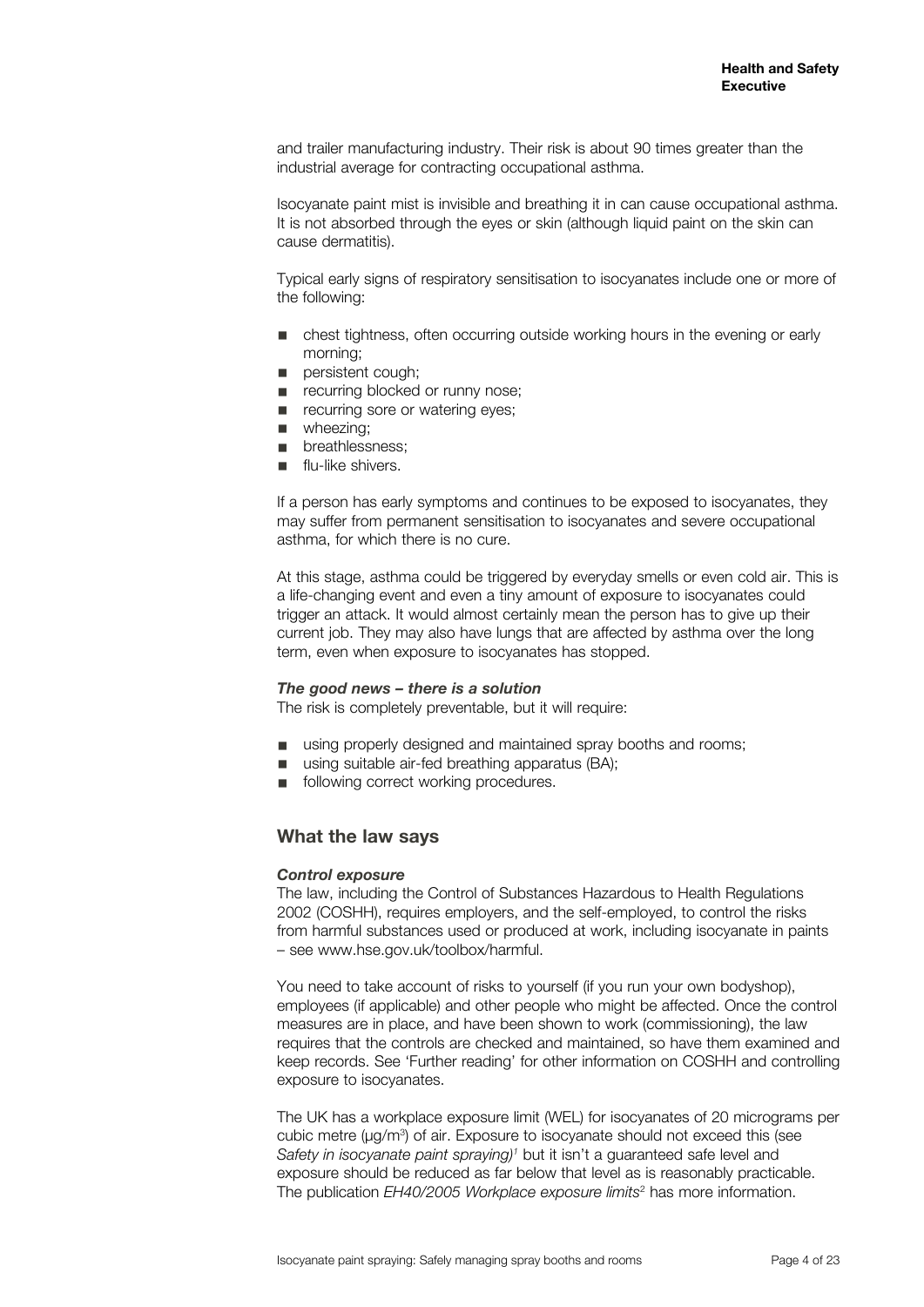Levels of isocyanates in the air during spraying and 'clearance' always substantially exceed the WEL. People going into the booth/room should always wear suitable RPE. The spray booth/room is there to capture all the isocyanate paint mist, which effectively protects all other workers nearby.

#### *Monitor exposure*

Currently, the only practical way to monitor the personal exposure from isocyanate spraying (from all routes of exposure) involves the worker providing a urine sample at the end of a shift. This checks whether the combination of all the protective measures is working (see *Safety in isocyanate paint spraying*).

#### *Health surveillance*

You should also provide health surveillance for paint sprayers – see *Safety in isocyanate paint spraying* and *Health surveillance for occupational asthma* (HSE's COSHH sheet G402).3

Urine testing only provides information about exposure and has no direct link with the person's health.

## *Report occupational asthma*

The Reporting of Injuries, Diseases and Dangerous Occurrences Regulations 2013 (RIDDOR) require employers to report any medically confirmed cases of asthma or dermatitis caused by exposure to isocyanates at work (see www.hse.gov.uk/riddor).

# **What you need to know and do**

The key messages about managing spray booths/rooms are summarised in Appendix 1. See also Appendices 2 and 3 for the key things sprayers and bodyshop owners/managers need to know and do.

## *Understand exposure*

The main source of exposure to isocyanate is paint spraying.

All paint spraying, including spraying 2-pack isocyanate paint, produces 'overspray', most of which you cannot see under normal lighting. The invisible mist will reach all parts of a workplace if not properly controlled. It fills the workplace soon after spraying has started and spreads like smoke.

It can be made visible with special lighting (see Figures 1 and 2).





**Figure 1** Now you see it **Figure 2** Now you don't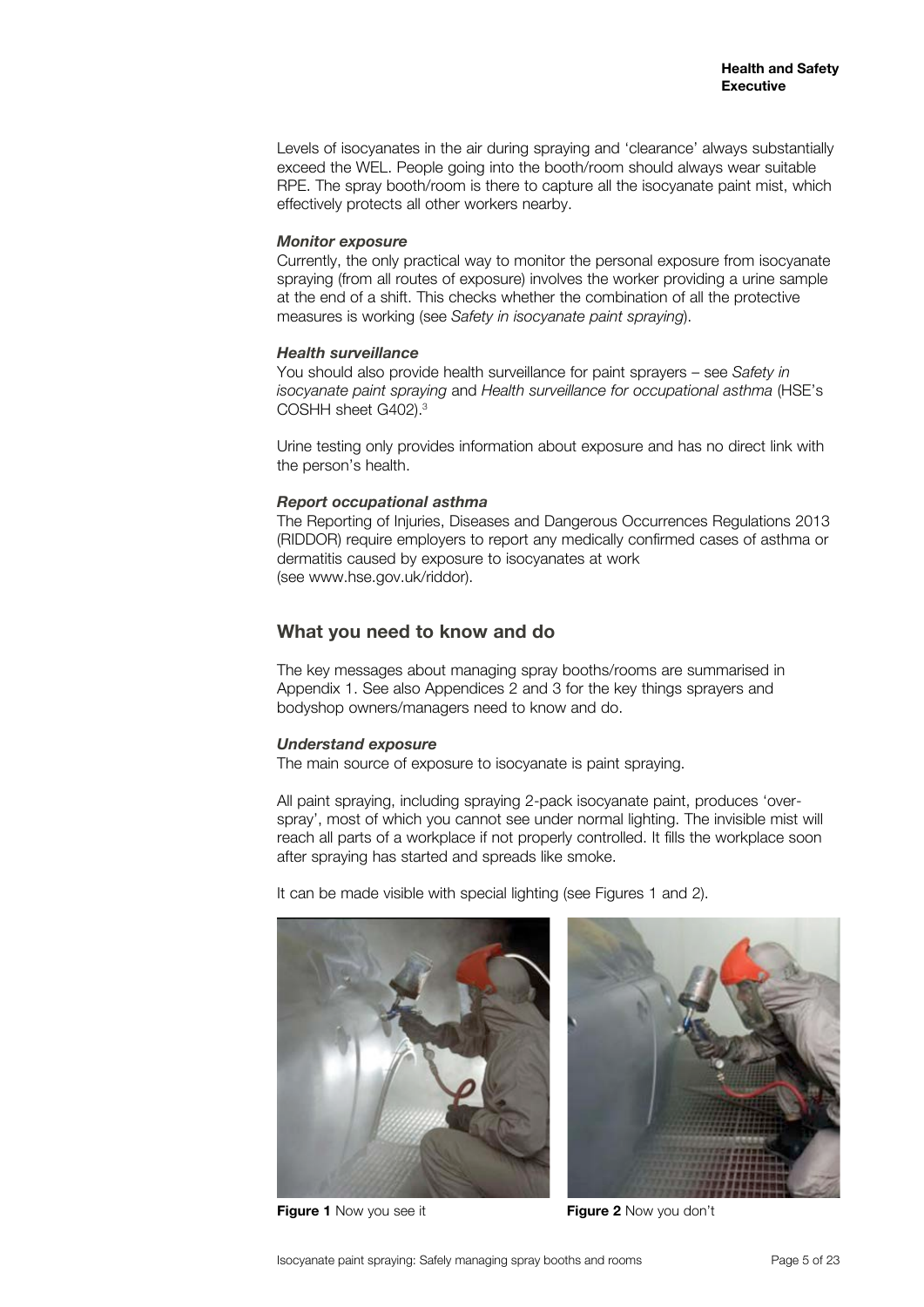Breathing in this invisible fine mist is what can cause occupational asthma.

After spraying, elevated levels of isocyanates may also be present during curing.

The only other potentially significant source in bodyshops is cleaning spray guns inappropriately. Mist from spray gun cleaning can contain high concentrations of isocyanate.

# **Controlling exposure**

#### *Enclosure*

Most jobs should be done in an enclosed, ventilated spray booth or room. However, minor work may be carried out in an extracted enclosure specifically designed for the purpose (eg a spray cabinet).

The spray booth/room is there to capture all the isocyanate paint mist, which effectively protects all other people working nearby. Booths/rooms should not leak airborne paint mist. To prevent fine airborne paint mist escaping into the workplace, all spray booths/rooms should be run at a slightly lower air pressure than the surroundings so that any air is drawn into the booth or room. This is commonly referred to as running at 'negative pressure'.

For spray gun cleaning, use an extracted gun-cleaning machine or spray wash guns in the spray booth/room with the extraction turned on.

#### *Respiratory protective equipment*

People going into the booth/room when spray mist is likely to be present should always wear suitable, air-fed RPE. See *Safety in isocyanate paint spraying* for more information on RPE.

Historically, sprayers have lifted their visors to check on the quality of a paint finish. This practice should be avoided at all costs. It is essential that the sprayer **must not flip up the visor** of the air-fed BA, either while spraying or once they have finished spraying and during the clearance time.

## **Enclosure design**

The more effective the spray booth/room, the lower the isocyanate concentration in the air. Spray booths are usually more effective than spray rooms.

## *Spray booths*

Spray booths are specially designed enclosing rooms (sometimes called 'cabins'), usually including a sophisticated ventilation and control system. The most common design of spray booth is the 'downdraft booth'. Air enters the booth through a large area of the ceiling and is extracted through a grated opening in the floor. There are other booth designs but they tend to have the following characteristics:

- an air inlet fan and an extract fan;
- the inlet and the outlet air is filtered:
- a control panel to program and operate the booth;
- manufactured specifically for the motor or commercial vehicle trade.

Spray booths are designed to dilute and displace airborne paint mist and reduce the sprayer's exposure. The extract fan removes slightly more air than the inlet fan supplies. This ensures that the booth is held at a slightly lower air pressure than the rest of the workplace and prevents paint mist leaking out of the booth.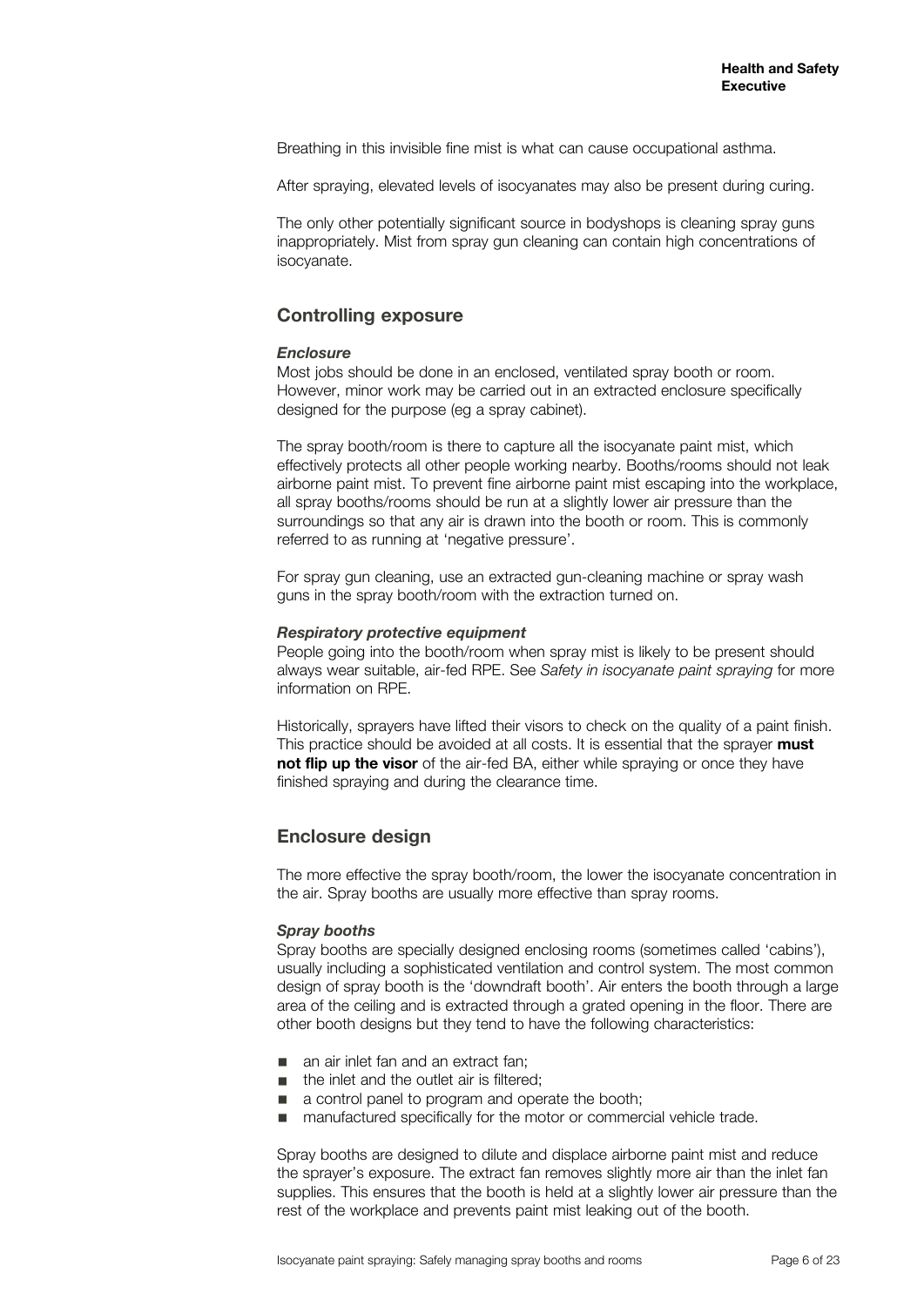#### *Spray rooms*

Spray rooms are not as sophisticated as booths and are usually 'homemade'. Typically, air is extracted from a spray room through a relatively small fan fitted in an outside wall. Inlet air is drawn into the room via openings in one or more walls or in an unplanned way through gaps in the structure. The design of spray rooms varies, but they tend to have the following characteristics:

- just an extract fan:
- the extract air is not filtered, though it should be;
- the inlet air is not always filtered (although it should be to assist with paint finish  $\alpha$ uality);
- smaller sized inlets and outlets than spray booths;
- operate at lower flow rates than spray booths.

Like booths, spray rooms are designed to dilute airborne concentrations and retain the invisible paint mist. But, as spray rooms tend to extract less air, the concentration of paint mist in the room is much higher, both during paint spraying and for a considerable time afterwards.

#### *Spray booth or room leakage*

The most practical way to check leakage is not happening is to combine the clearance smoke test with a leak test. When you or your contractor fills the spray booth/room with smoke, have someone outside check that there's no leakage of smoke. Sometimes the booth doesn't leak air but the associated ductwork does. The smoke test will show this up.

To check that spray booths/rooms are operating at negative pressure they should be fitted with a negative pressure indicator. This indicates that the booth/room is not leaking and should be checked prior to each spraying operation. A simple manometer should be adequate for booths.





**Figure 3** Example of a manometer fitted to a spray booth

**Figure 4** Example of a 'swinging vane' fitted to a spray room

## **How extract ventilation works**

Don't think that the ventilation will instantly sweep away the airborne paint overspray in the booth/room. It can't and it doesn't.

Spray guns are powered by compressed air. This leaves the gun's air-cap at over 100 metres per second and with a 'throw' of well over 5 metres from the gun. Most ventilation only generates air movement of around 0.5 metres per second, so the air jet from the spray gun overwhelms the air movement inside a booth/room and rapidly fills it with fine paint mist.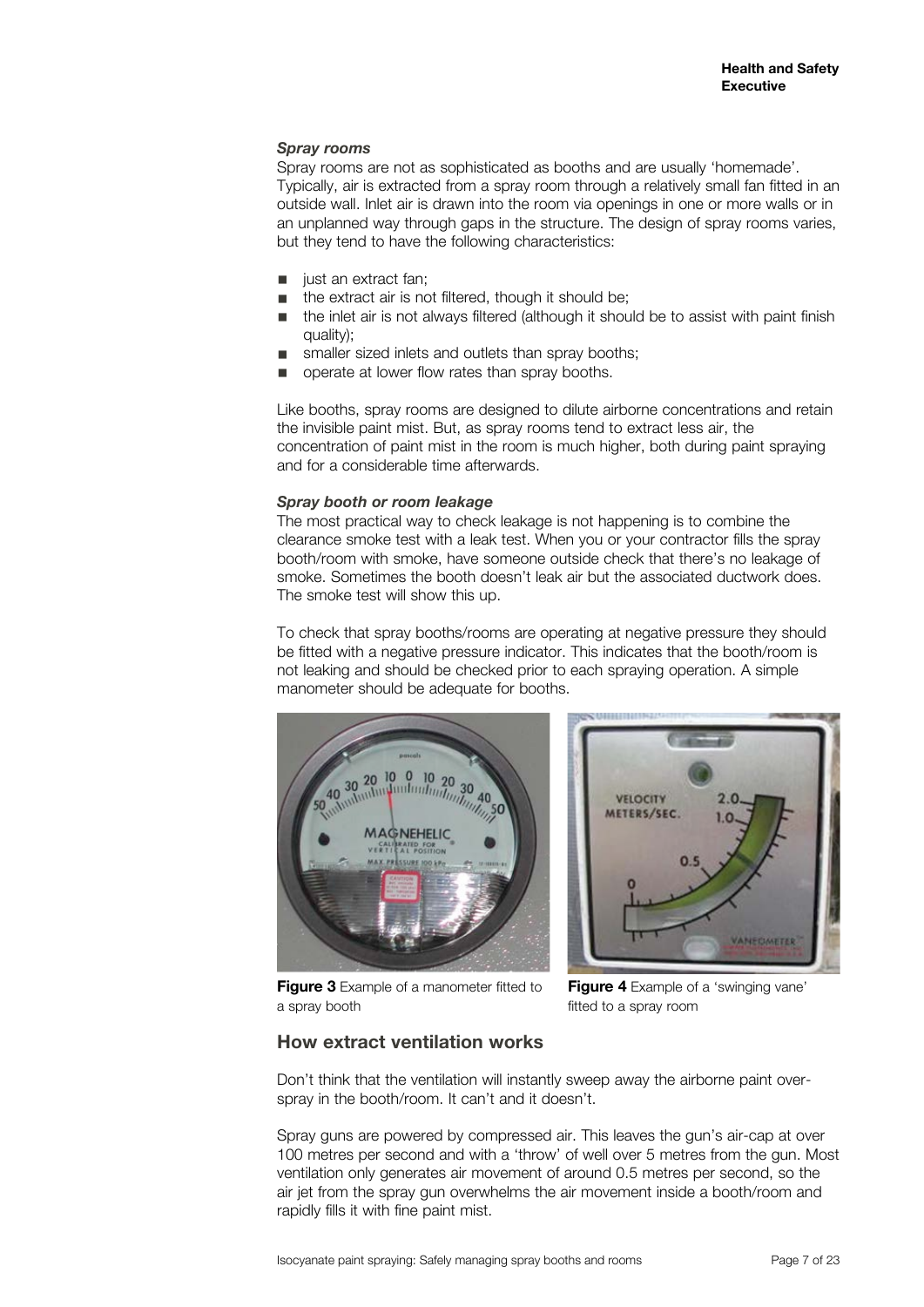Figures 5, 6 and 7 show the 'throw' of a typical paint spray gun, using smoke to make the air jet visible.



**Figure 5** Less than one second after spraying started



**Figure 6** Two seconds after spraying started



**Figure 7** Four seconds after spraying started

To see spraying in practice (including the gun 'throw' shown above) and related isocyanate exposures, watch the videos at www.hse.gov.uk/mvr/resources/videos.htm.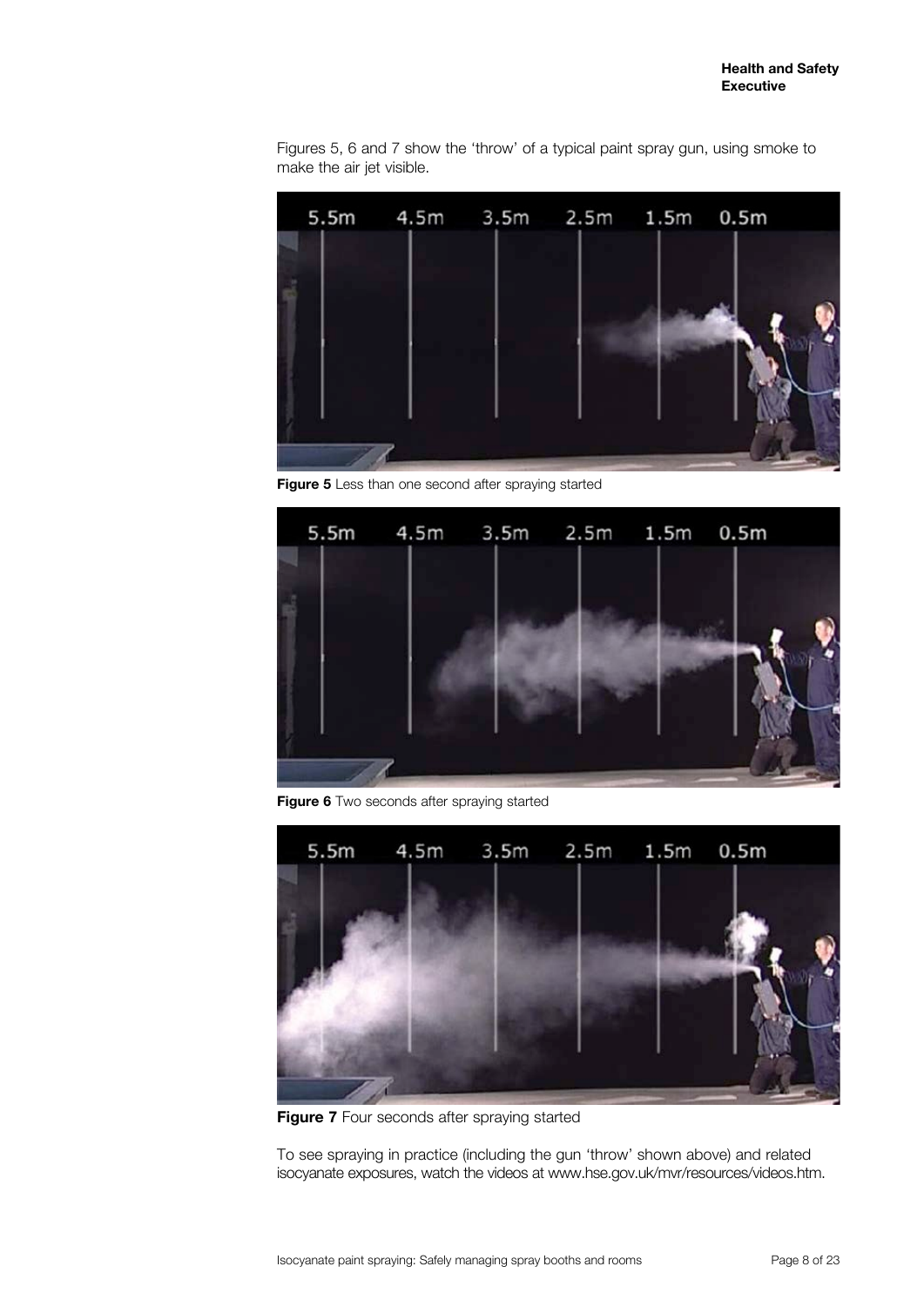#### *How the air moves in a spray room*

It is often believed that air moves through a spray room smoothly from the inlet(s) in one wall to the extract in another wall, carrying any paint mist with it. Unfortunately, this is not the case and air movement in spray rooms tends to be quite random and reasonably well mixed.

The only areas where the air movement has any noticeable direction is close to the room air inlet(s) and very close to the extract fan. However, spraying close to the fan, in the belief that the over-spray will be easily 'captured', is misguided. This doesn't happen because the flow of air from the spray gun easily overcomes the 'pull' of the extract fan, and the paint mist spreads throughout the room (see Figures 8 and 9).



**Figure 8** Imagined air movement in a spray room



**Figure 9** What really happens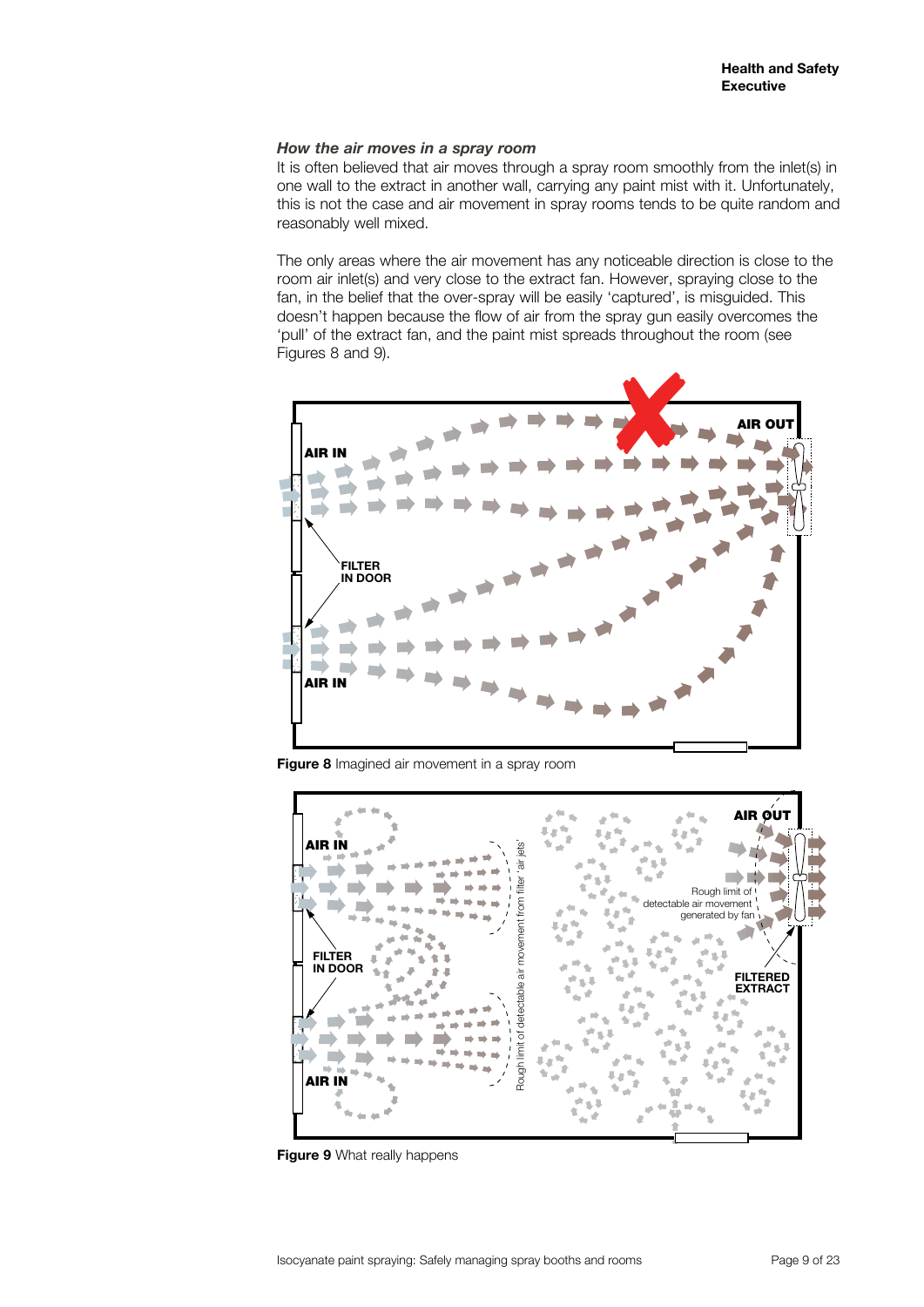## *Air movement in 'downdraft' spray booths*

Although spray booths do generally provide better control than spray rooms, they still do not perform as effectively as people think.

For downdraft spray booths it is often thought that the air moves smoothly downwards from the ceiling to the floor of the booth. In most, if not all, downdraft spray booths this does not happen. In reality, large, slow-moving vortices are created along all four walls of the booth that typically stretch from floor to ceiling. It is in these areas that the fine, invisible mist becomes trapped during spraying and for some time afterwards. Unfortunately, the sprayer normally works in these areas (see Figures 10 and 11).



**Figure 10** Imagined movement of air in a downdraft booth



Figure 11 What really happens (as demonstrated with smoke and special lighting)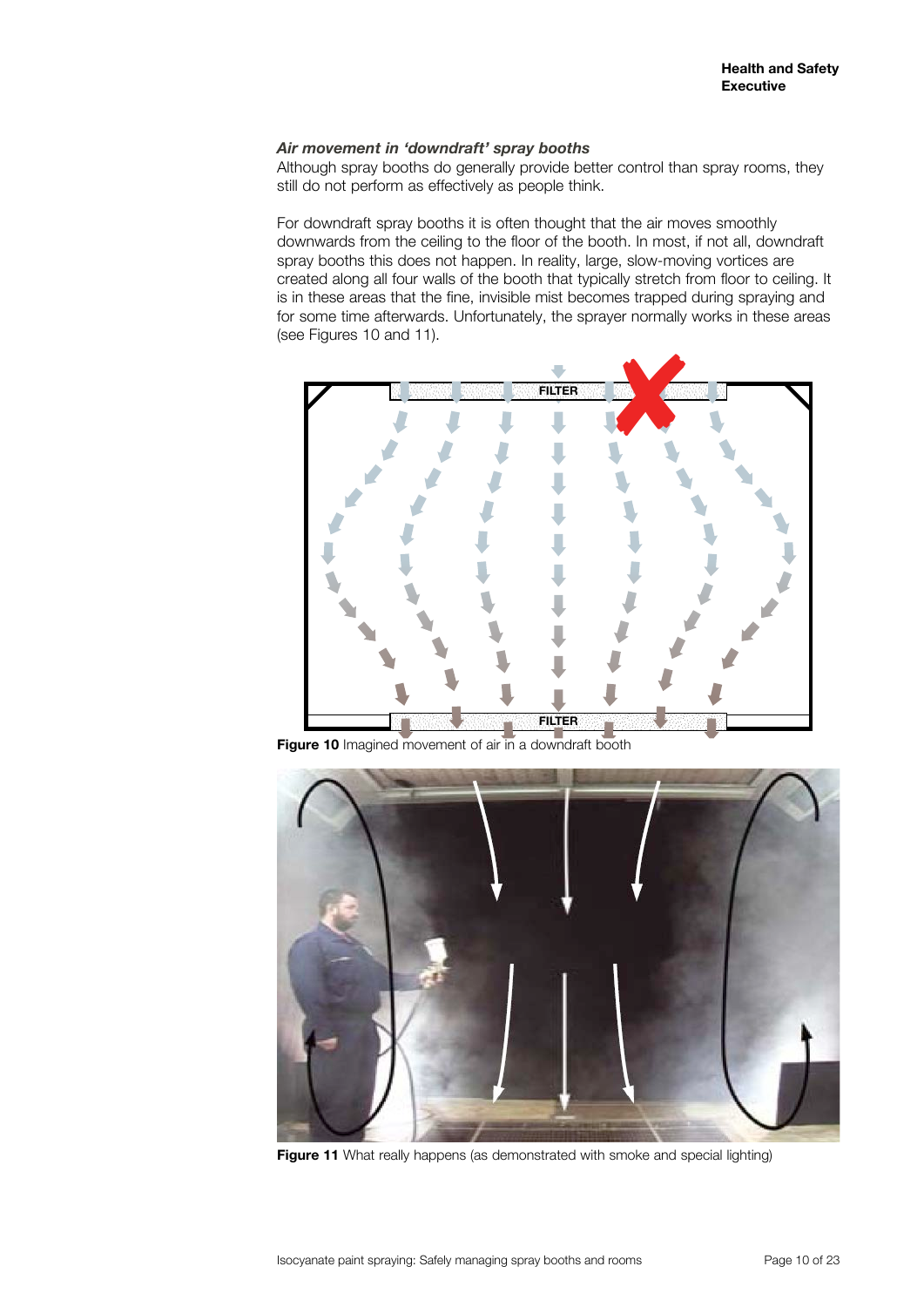## *Air movement in cross-flow or tunnel booths*

Cross-flow and tunnel booths also have a haphazard air movement and display



**Figure 12** Imagined air movement in a cross-flow or tunnel booth



**Figure 13** What really happens

# **Clearance time**

#### *How long the spray booth or room takes to clear*

Many spray booth/room designers have focused on factors such as the number of air changes per minute that occur; the implication being that the more air changes the better for the booth/room.

For the sprayer, the most important issue is how the air flows within a booth/room and how long it takes to clear the invisible airborne paint mist. Carrying out a smoke test on a booth/room will allow you and your staff to see how air moves and how long it takes to clear.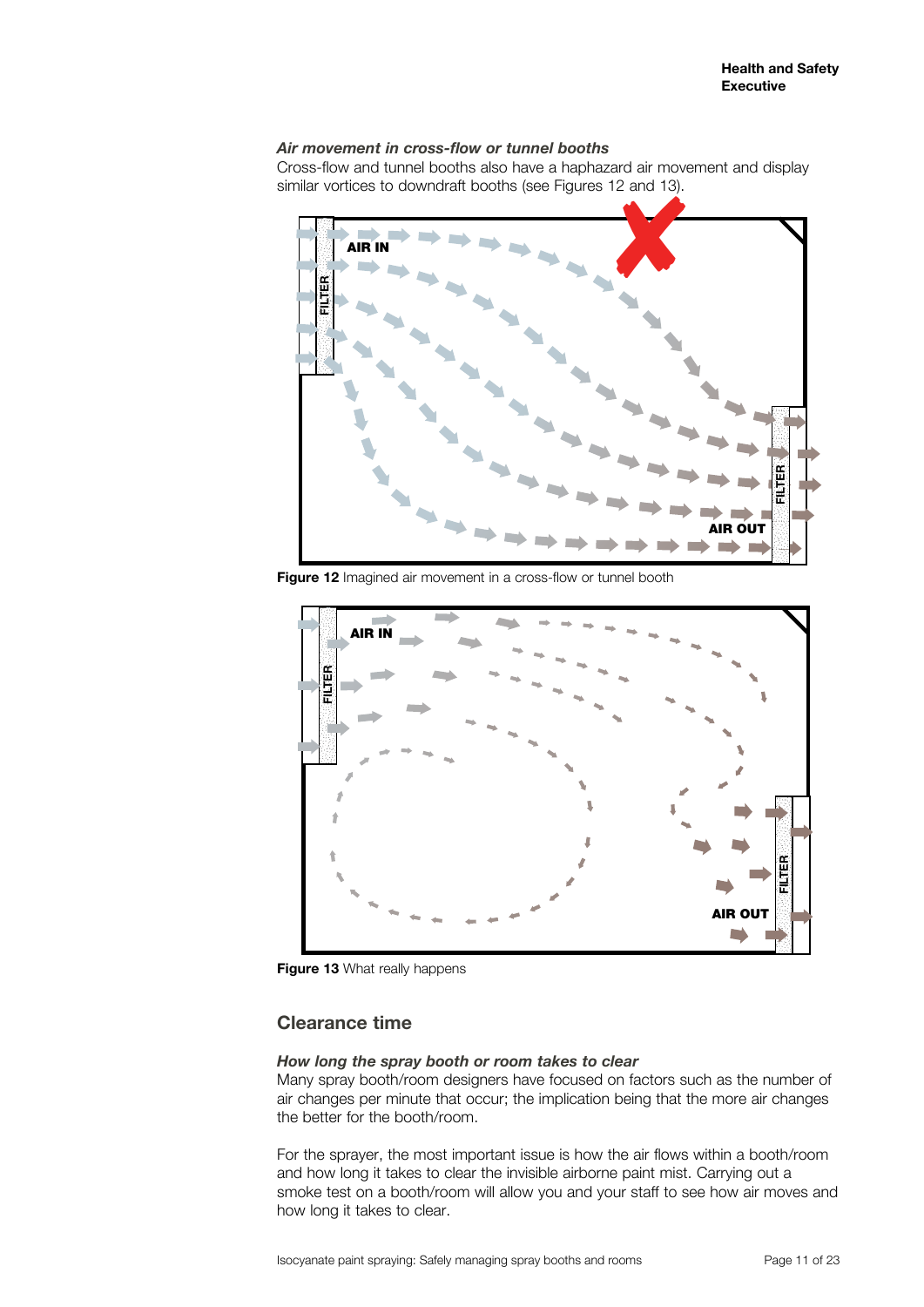Once spraying stops, the air passing through the booth/room will dilute and displace the invisible airborne paint mist and eventually remove it. The time taken for the fine paint mist to be removed is known as the 'clearance time'. The time for your booth/room will depend on the design and the volume of air moving through it. Typically, a booth will clear in less than five minutes, but a room could take 20 minutes or longer.

Everyone involved must know how long their spray booth/room takes to clear.

A practical way to measure the clearance time is to carry out a smoke test. You can do this yourself. Smoke 'party fog' machines are relatively inexpensive and many are suitable for determining clearance times of standard-sized booths. Guidance on how to perform this test is given at www.hse.gov.uk/mvr/bodyshop/ cleartime.htm.

If you have a large commercial spray booth/room then a professional smoke generator will probably be required. These are more expensive, therefore it might be more cost-effective to ask the company who carry out the thorough examination and test to do this for you (see the section 'Thorough examination and test').

Smoke clearance tests are not exact and times measured are approximate. The initial test should be done under 'worst-case' circumstances, for instance just before the extract filters need replacing. Measuring the clearance time should also form part of the thorough examination and test.

## *Clearance time sign and indicator*

Once you have determined the clearance time, you should place a plain and simple sign at all entrances to the spray booth/room that states:

- the clearance time;
- when the test was carried out:
- who carried out the test;
- when the test will be repeated.

An example of a clearance time certificate is given in Appendix 4.

The preferred method of informing workers when a spray booth/room is safe to enter is by installing an automatic clearance time indicator. For instance:

- This could consist of a sensor installed in the compressed airline that detects when the spray gun is being used.
- During spraying, a light could be illuminated on the outside of the booth or room indicating that people must not enter.
- If practical, the light should be also visible from the inside of the booth/room.<br>■ When spraving stops a timer ensures the light stays on for the clearance time
- When spraying stops, a timer ensures the light stays on for the clearance time period.4

## *Leaving a spray booth or room safely*

Sprayers, and other users, must know the clearance time of their booth or room. The sprayer does not need to stand in the booth/room while waiting for it to clear, but must know how to leave the booth/room safely during the clearance time.

To leave a booth/room safely during the clearance time:

- walk to the pedestrian door wearing air-fed BA. The air hose must be long enough, and the connection point by the door;
- open the door, unplug the airline and hang it next to the door;
- step out, shut the door and remove the air-fed BA.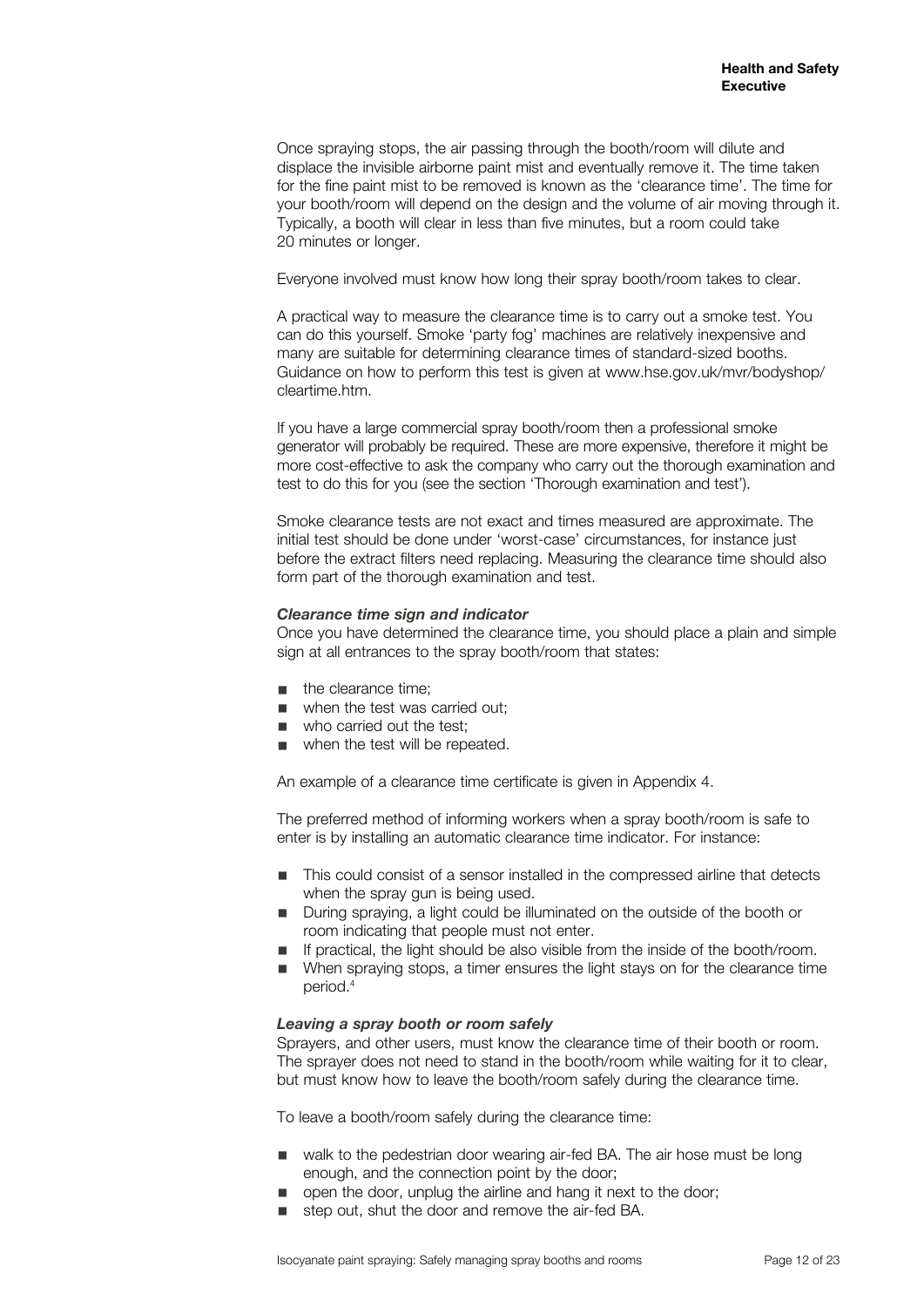# **Local exhaust ventilation (LEV) efficiency**

#### *Commissioning*

HSE guidance *Controlling airborne contaminants at work. A guide to local exhaust*  ventilation (LEV)<sup>5</sup> gives advice on commissioning systems, including:

- diagrams and a description of the system, including test points;<br>■ details of the LEV performance specification;
- details of the LEV performance specification;
- results such as pressures and velocities at stated points;
- a written description of the commissioning, the tests undertaken, and the outcome.

See Appendix 6 for further details.

#### *Checking and maintenance*

Engineering controls such as booths, rooms and extracted enclosures must be regularly checked and maintained. Details of what an employer should arrange to be done should be provided in the user manual.

#### *Booth or room user manual*

Equipment suppliers are legally obliged to provide adequate information about how it should be used, how it has been designed and tested, and any conditions necessary to ensure it is safe and without risks to health throughout its operating life. HSE's guidance *Controlling airborne contaminants at work. A guide to local exhaust ventilation (LEV)* recommends that, just like a car, spray booths/rooms should be supplied with a user manual.

The level of detail will depend on the complexity of the spray booth/room. Typically, the user manual should cover the following, and include a 'log book' or equivalent so that you can record your findings:

- a description of the spraying enclosure, including a drawing;
- a regular maintenance schedule and description of the checks needed to ensure the enclosure is operating as designed and commissioned, (for example daily, weekly and monthly checks with example sheets for recording the checks and any actions taken);
- air quality tests for BA supply (to be performed at least once every three months unless you have evidence to demonstrate that air quantity and quality are stable);
- maintenance:
	- ▬ filter replacement schedule;
	- ▬ lights (eg replace failed bulbs, keep covers clean, consider fitting protective film to the lights which can be replaced on a regular basis);
	- ▬ air supply (filters and compressor);
	- ▬ list of replacement parts (and part numbers);
- smoke tests:
	- ▬ clearance time test;
	- ▬ leakage test (see 'Further reading');
- instruction on how to use the enclosure safely;
- details of thorough examination and testing.

If you **do not** have a user manual for your spray booth/room, you should obtain or develop one with help from the supplier/installer, manufacturer or other industry advisers.

#### *Thorough examination and test*

In addition to regular checks and maintenance, the spray booth, room or extracted enclosure should be 'thoroughly examined and tested' by a competent person at least once every 14 months. This is a requirement of COSHH (regulation 9).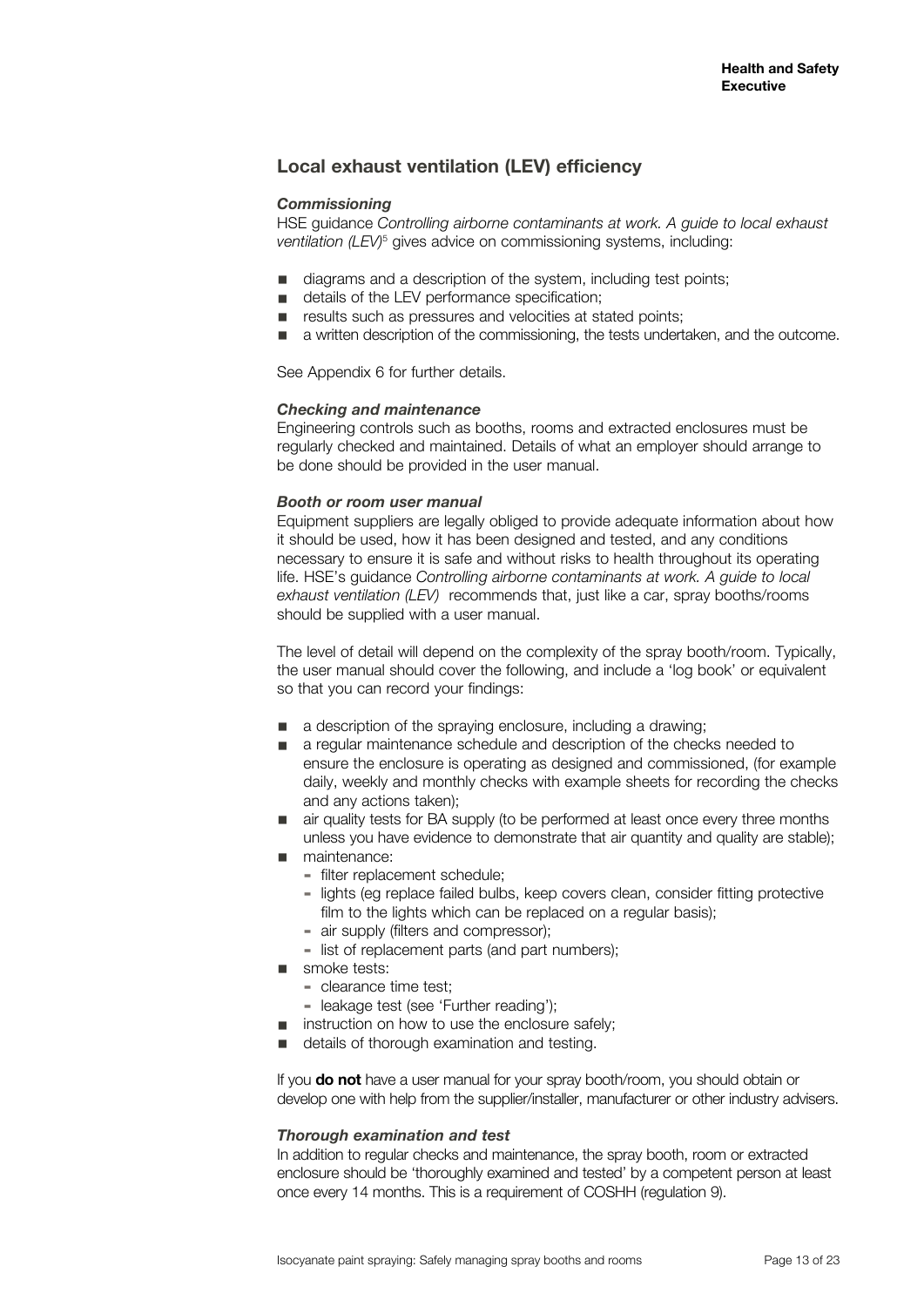The thorough examination and test is, in effect, an audit of your own checking and maintenance over the year. Follow the recommendations in the report of thorough examination and test and, if it's clear that the spray booth/room operation or fabric has deteriorated, look critically at your own checking and maintenance. Records need to be kept for at least five years. (See Appendix 6 for further details.)

A thorough examination and test report should include smoke tests for clearance and leakage. Velocity measurements within the booth/room may also be made as a check on the amount of air entering and on the evenness of air velocity. The measurements allow you to compare performance from one year to the next (consistency) so measurements should be made at standardised positions, for instance at fixed points and heights. This is easier and quicker to do with no vehicle present, and will give results that are easier to compare.

After a thorough examination and test, it is now industry accepted practice that the spray booth/room should have a label attached to it, stating when it was tested and examined, who did it, and when it will be re-tested. If the booth/room fails the annual thorough examination and test (eg because it was operating at a positive pressure), the examiner should also attach an additional (usually red) label indicating this. The spray booth/room should not be used until the fault is rectified and it is shown to be operating as intended.

# **Appendix 1 Key messages**

## *Key message 1*

*What spray booths and spray rooms do*

- Contain the paint mist.
- Dilute the paint mist.
- Reduce potential exposure of the sprayer (but air-fed BA must also be used).
- Prevent the exposure of other people who are outside the spray booth/room.
- Filter and discharge the extracted air to the atmosphere.

## *Key message 2*

## *Spray booth/room operation and sprayer behaviour*

- The booth/room should operate under a negative pressure all leaks must be inwards.
- You should have a negative pressure indicator fitted.
- Check the sprayers know how to behave in the booth/room and how to leave safely (particularly not to lift the RPE visor during spraying activities, eg to check paint quality).

## *Key message 3*

## *How long your spray booth/room takes to clear*

- All booths/rooms take time to clear of the invisible mist.
- You must know the clearance time of your booth/room.
- Measure the clearance time using smoke and, at the same time, check that the booth/room and ductwork is not leaking.
- Put the clearance time on the outside of the booth/room and tell everyone who needs to know.
- Clearance time indicators are the preferred method of letting others know when a booth/room is safe to enter.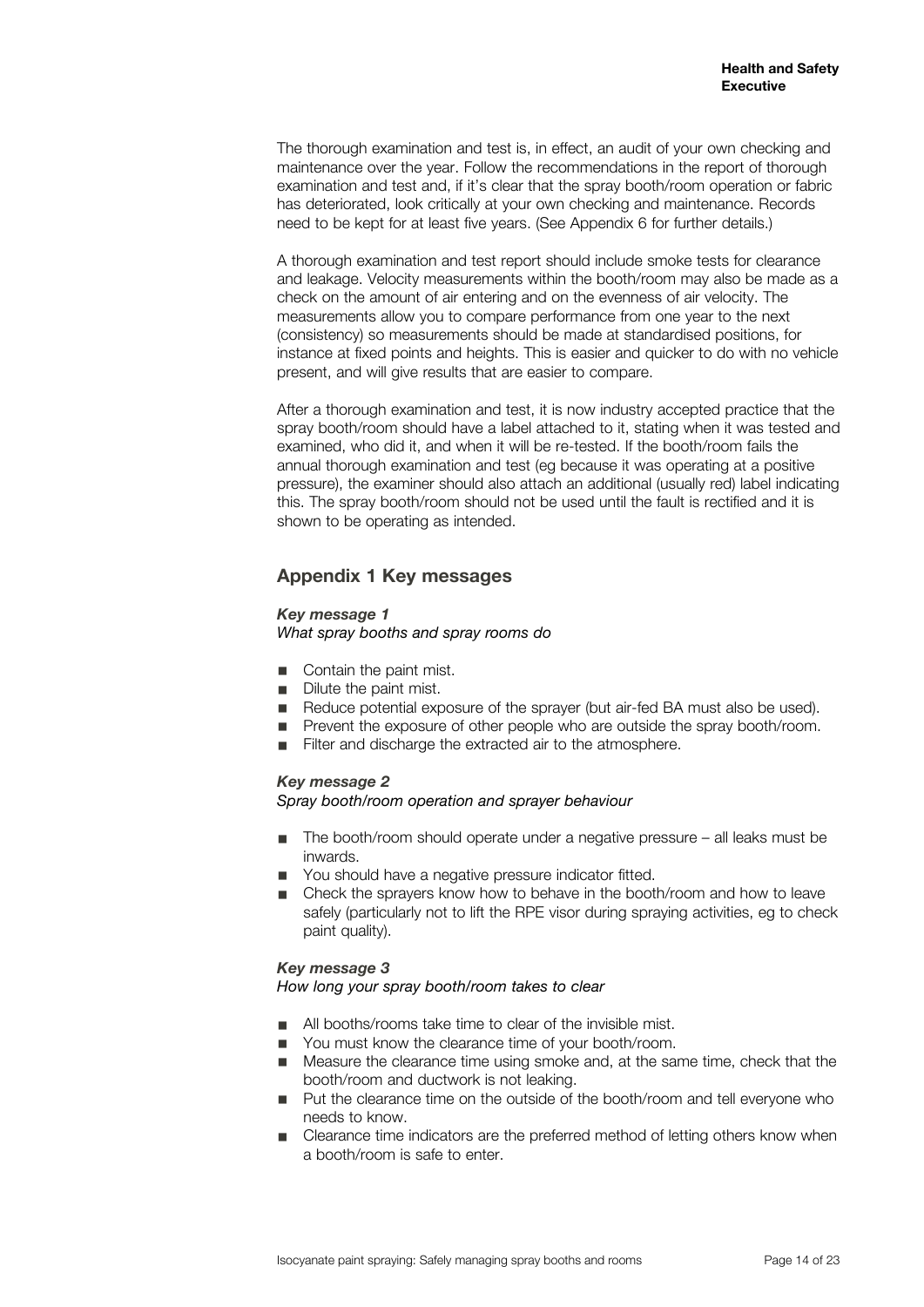# **Appendix 2 Sprayer's steps to safe working**

- Remember that most airborne paint mist is invisible.
- Always spray paint in a spray booth/room and not in the open workshop.
- Always make sure your spray booth/room runs under negative pressure (so any air leakage is inward).
- Always wear air-fed BA during paint spraying.
- All spray booths/rooms have a 'clearance time'; you need to know what it is.
- Keep your mask on during the clearance time (or leave the spray booth/room
- safely). ■ Don't raise your visor while in the spray booth/room.
- Regularly check and maintain your spray booth/room and air-fed BA.

# **Appendix 3 The employer's/manager's checklist**

Use this checklist to check on your performance and take the action needed to better control exposure to isocyanates.

| Aim                           | <b>Common</b><br>problems                                                                                                              | <b>Common causes</b>                                                                                                                       | <b>Effects</b>                                                                                                                                                                            | <b>What you</b><br>should do                                                                                                                                                            | What you are going<br>to do |
|-------------------------------|----------------------------------------------------------------------------------------------------------------------------------------|--------------------------------------------------------------------------------------------------------------------------------------------|-------------------------------------------------------------------------------------------------------------------------------------------------------------------------------------------|-----------------------------------------------------------------------------------------------------------------------------------------------------------------------------------------|-----------------------------|
| Know the<br>clearance<br>time | Don't know<br>$\blacksquare$<br>that a spray<br>booth/room<br>has a<br>clearance time<br>$\blacksquare$ Guess at the<br>clearance time | $\blacksquare$ Can't see the<br>paint mist<br>$\blacksquare$ Think that air<br>flows straight<br>out taking the<br>'over-spray'<br>with it | Regular<br>isocvanate<br>exposure to the<br>sprayer<br>Isocyanate<br>exposure to<br>those using the<br>workplace and<br>possibly those<br>nearby,<br>including the<br>public              | $\blacksquare$ Measure the<br>clearance time<br>using a smoke<br>test                                                                                                                   |                             |
| Show the<br>clearance<br>time | Clearance<br>time is known<br>but not shown<br>and nobody<br>knows what<br>to do                                                       | $\blacksquare$ Poor<br>management<br>and<br>communication                                                                                  | Regular, high,<br>short-term<br>isocvanate<br>exposure for the<br>sprayer<br>Isocyanate<br>exposure to<br>those using the<br>workplace and<br>possibly nearby,<br>including the<br>public | Put up a clear<br>sign on all<br>entrances to the<br>spray booth/<br>room<br>Explain to all<br>who need to<br>know<br>Install a simple<br>$\blacksquare$<br>clearance time<br>indicator |                             |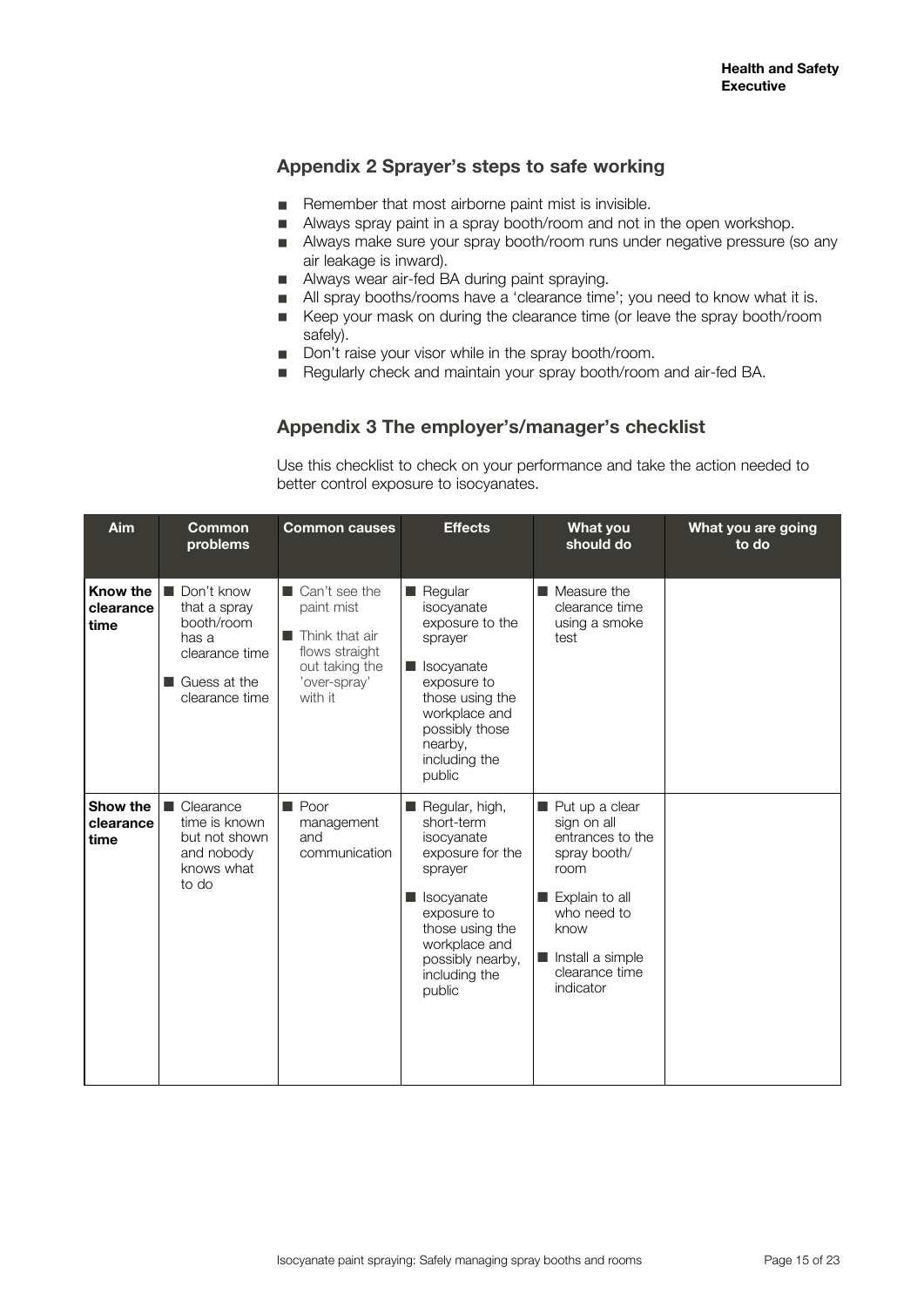| Aim                                                        | <b>Common</b><br>problems                                                                                                                                                    | <b>Common causes</b>                                                                                                                                                                                                                                                                       | <b>Effects</b>                                                                                                        | <b>What you</b><br>should do                                                                                                                                                                                                                                                                                  | What you are going<br>to do |
|------------------------------------------------------------|------------------------------------------------------------------------------------------------------------------------------------------------------------------------------|--------------------------------------------------------------------------------------------------------------------------------------------------------------------------------------------------------------------------------------------------------------------------------------------|-----------------------------------------------------------------------------------------------------------------------|---------------------------------------------------------------------------------------------------------------------------------------------------------------------------------------------------------------------------------------------------------------------------------------------------------------|-----------------------------|
| Contain<br>all paint<br>mist in<br>spray<br>booth/<br>room | ■ Booth/room<br>leaks or<br>discharges<br>fine paint mist,<br>causing<br>exposure to<br>other workers<br>within the<br>premises as<br>well as in<br>neighbouring<br>premises | $\blacksquare$ Extract filter<br>blocked and<br>needs<br>$changing -$<br>booth/room<br>becomes<br>pressurised<br>Air in/out<br>imbalance<br>Poor booth<br>integrity, eg<br>damaged or<br>missing door<br>seals<br>Failure of<br>automatic<br>over-<br>pressurisation<br>shutdown<br>system | High isocyanate<br>exposure to all<br>using workplace                                                                 | Manage filter-<br>changing<br>procedure (keep<br>spares, agree<br>run-time or<br>similar, appoint<br>a responsible<br>person)<br>Daily checks on<br>physical state<br>Prior to use,<br>check pressure<br>readings and<br>records kept                                                                         |                             |
| <b>Filter and</b><br>discharge<br>extracted<br>air safely  | Spray booth/<br>room exhaust<br>recirculates<br>into the<br>workplace                                                                                                        | <b>Booth/room</b><br>extract air not<br>filtered<br>Poor discharge<br>position                                                                                                                                                                                                             | socyanate<br>exposure for<br>those using the<br>workplace and<br>possibly those<br>nearby,<br>including the<br>public | <b>Provide</b><br>adequate<br>exhaust filters<br>(two-stage) that<br>discharge to a<br>safe position                                                                                                                                                                                                          |                             |
| Brief,<br>train and<br>supervise<br>sprayers               | ■ Operator<br>raises visor or<br>removes BA<br>during<br>clearance time                                                                                                      | <b>Little</b><br>understanding<br>of the risks<br>Poor lighting<br>levels (so can't<br>see the quality<br>of the paint<br>finish)<br>No knowledge<br>of clearance<br>time and<br>procedures<br>Poor visibility<br>through visor<br><b>Poor</b><br>supervision                              | Very high, short-<br>term isocyanate<br>exposure                                                                      | Explain the risks<br><b>■ Ensure</b><br>awareness of<br>clearance time -<br>provide training<br>$\blacksquare$ Provide and<br>maintain suitable<br>lighting<br>Agree and<br>explain safe<br>methods of<br>working<br>■ Check and<br>maintain the air-<br>fed BA,<br>including visor<br>and tear-off<br>strips |                             |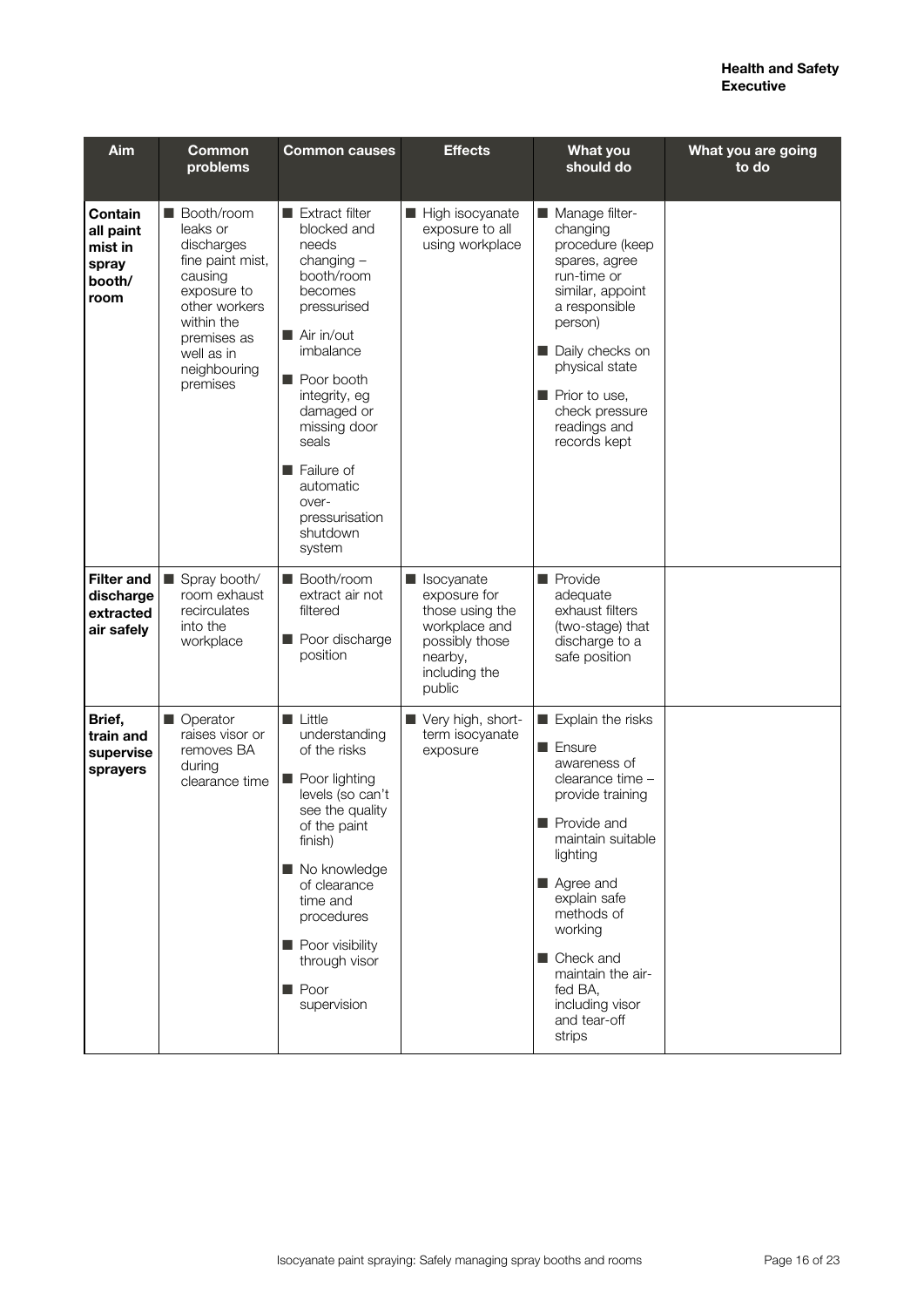| Aim                                                                | <b>Common</b><br>problems                                                                                                                                     | <b>Common causes</b>                                                                                                                                                                                                                                                                                           | <b>Effects</b>                                                                                                                                                                                                                          | <b>What you</b><br>should do                                                                                                                                                                                                                                                                                                                                                                                           | What you are going<br>to do |
|--------------------------------------------------------------------|---------------------------------------------------------------------------------------------------------------------------------------------------------------|----------------------------------------------------------------------------------------------------------------------------------------------------------------------------------------------------------------------------------------------------------------------------------------------------------------|-----------------------------------------------------------------------------------------------------------------------------------------------------------------------------------------------------------------------------------------|------------------------------------------------------------------------------------------------------------------------------------------------------------------------------------------------------------------------------------------------------------------------------------------------------------------------------------------------------------------------------------------------------------------------|-----------------------------|
| <b>Check</b><br>and<br>maintain<br>your<br>spray<br>booth/<br>room | $\blacksquare$ Checks/<br>maintenance<br>not done or<br>only when<br>ventilation fails                                                                        | $\blacksquare$ No<br>management<br>system or<br>appreciation of<br>risks<br>$\blacksquare$ No user<br>manual and/or<br>inadequate<br>guidance from<br>supplier                                                                                                                                                 | <b>Particularly high</b><br>isocyanate<br>exposure for<br>sprayers but the<br>sprayer should<br>be protected by<br><b>BA</b><br>Others in your<br>workplace may<br>also be exposed<br>(without)<br>protection)<br>Loss of<br>production | ■ Manage spray<br>booth/room<br>checks.<br>maintenance<br>and use<br>Get, or develop,<br>a user manual<br>Brief and explain<br>procedures for<br>all concerned<br>including the<br>sprayers and<br>bodyshop<br>manager                                                                                                                                                                                                 |                             |
| <b>Check</b><br>and<br>maintain<br>air-fed<br><b>BA</b>            | No checks are<br>made and air<br>flow and/or<br>quality falls<br><b>BA</b> equipment<br>is not<br>checked and<br>maintained<br>and protection<br>deteriorates | Air-fed BA is<br>assumed to<br>'work' without<br>any need for<br>checks and<br>maintenance<br>Air-fed BA is<br>not seen as<br>equipment like<br>the booth or<br>room<br>■ No-one is<br>made<br>responsible or<br>given time to<br>check and<br>maintain<br>equipment<br>No spare parts<br>are kept in<br>store | Deterioration in<br>protection<br>Poor visibility<br>means sprayer<br>flips up (raises)<br>visor<br>Sprayer<br>isocyanate<br>exposure rises<br>Risk of<br>occupational<br>asthma<br>increases                                           | $\blacksquare$ Train sprayers to<br>check<br>equipment<br>before each use<br>and report<br>defects<br>Appoint a<br>responsible<br>person to check<br>and maintain<br>equipment<br>monthly (could<br>be the sprayers<br>themselves)<br>Agree simple,<br>practical checks<br>and<br>maintenance<br>Carry enough<br>spare parts on<br>site<br>Keep suitable<br>inspection and<br>maintenance<br>records and<br>audit them |                             |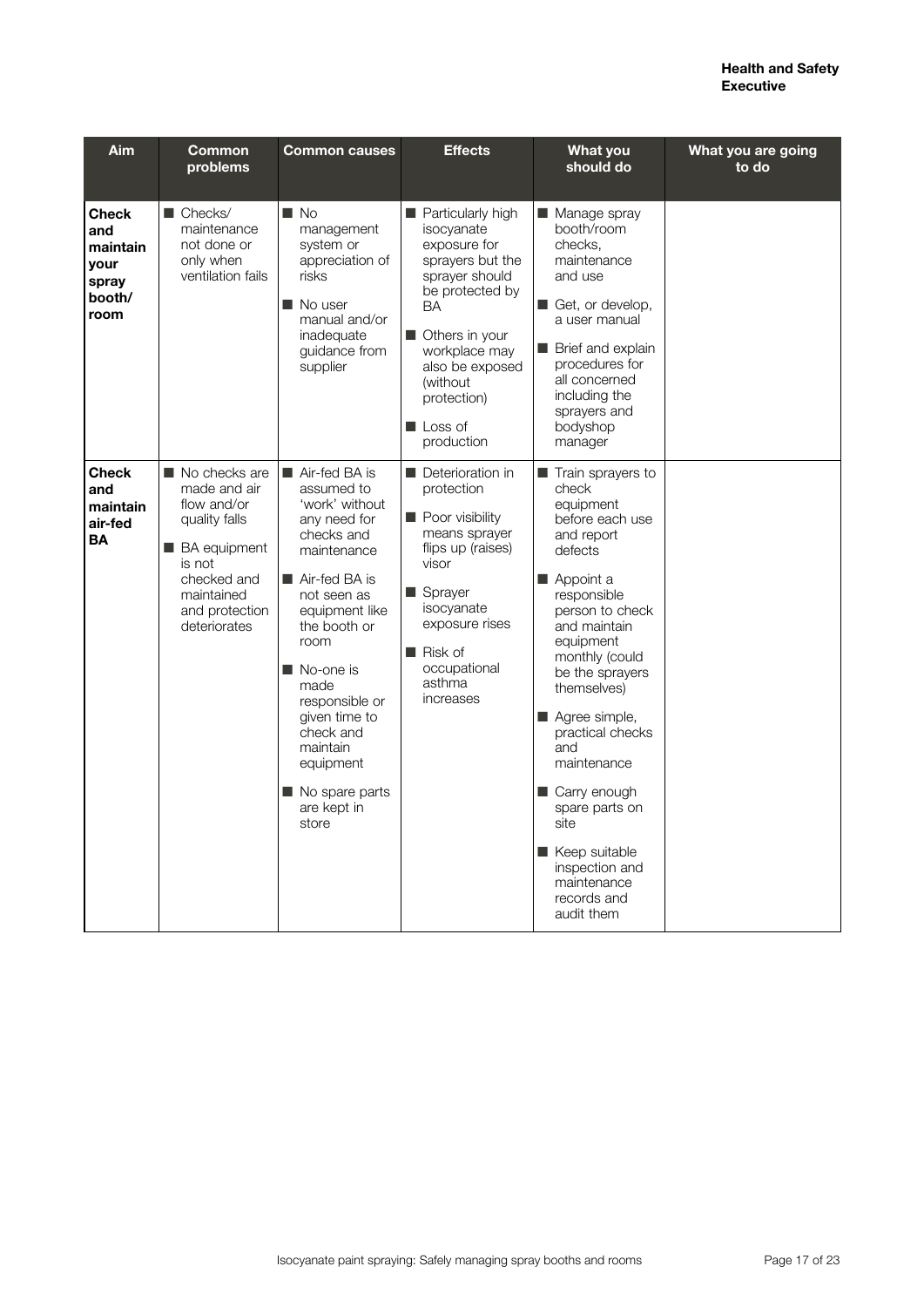| Aim                                                                       | <b>Common</b><br>problems                                                                                                         | <b>Common causes</b>                                                                                                                                      | <b>Effects</b>                                                                                                                                                                                                            | <b>What you</b><br>should do                                                                                                                                                                                                                                                                                                                                                                                                                                                                                                                                      | What you are going<br>to do |
|---------------------------------------------------------------------------|-----------------------------------------------------------------------------------------------------------------------------------|-----------------------------------------------------------------------------------------------------------------------------------------------------------|---------------------------------------------------------------------------------------------------------------------------------------------------------------------------------------------------------------------------|-------------------------------------------------------------------------------------------------------------------------------------------------------------------------------------------------------------------------------------------------------------------------------------------------------------------------------------------------------------------------------------------------------------------------------------------------------------------------------------------------------------------------------------------------------------------|-----------------------------|
| <b>Check</b><br>your<br>exposure<br>control<br>measures<br>are<br>working | People don't<br>follow safe<br>working<br>procedures<br>and expose<br>themselves to<br>isocvanate<br>during the<br>clearance time | $\blacksquare$ Controls are<br>assumed to<br>work and no<br>checks are<br>done<br>$\blacksquare$ 'I've told them<br>to wear it but<br>what can you<br>do? | Some people<br>follow<br>procedures and<br>safe working<br>methods and<br>others don't<br>$\blacksquare$ Control of<br>isocyanate<br>exposure is<br>erratic<br>Risk of<br>occupational<br>asthma rises for<br>some people | $\blacksquare$ Measure<br>isocyanate<br>exposure of<br>sprayers (and<br>others who<br>need to enter<br>the booth/room)<br>using urine<br>sampling<br>Do this soon<br>after employing<br>a new starter<br>and annually<br>If exposure is<br>consistently well<br>controlled<br>reduce the<br>frequency of test<br>Provide health<br>surveillance<br>(lung function<br>tests and<br>questionnaire) to<br>measure lung<br>deterioration<br>and identify early<br>symptoms of ill<br>health that may<br>have been<br>caused by<br>exposure to<br>isocyanate<br>paints |                             |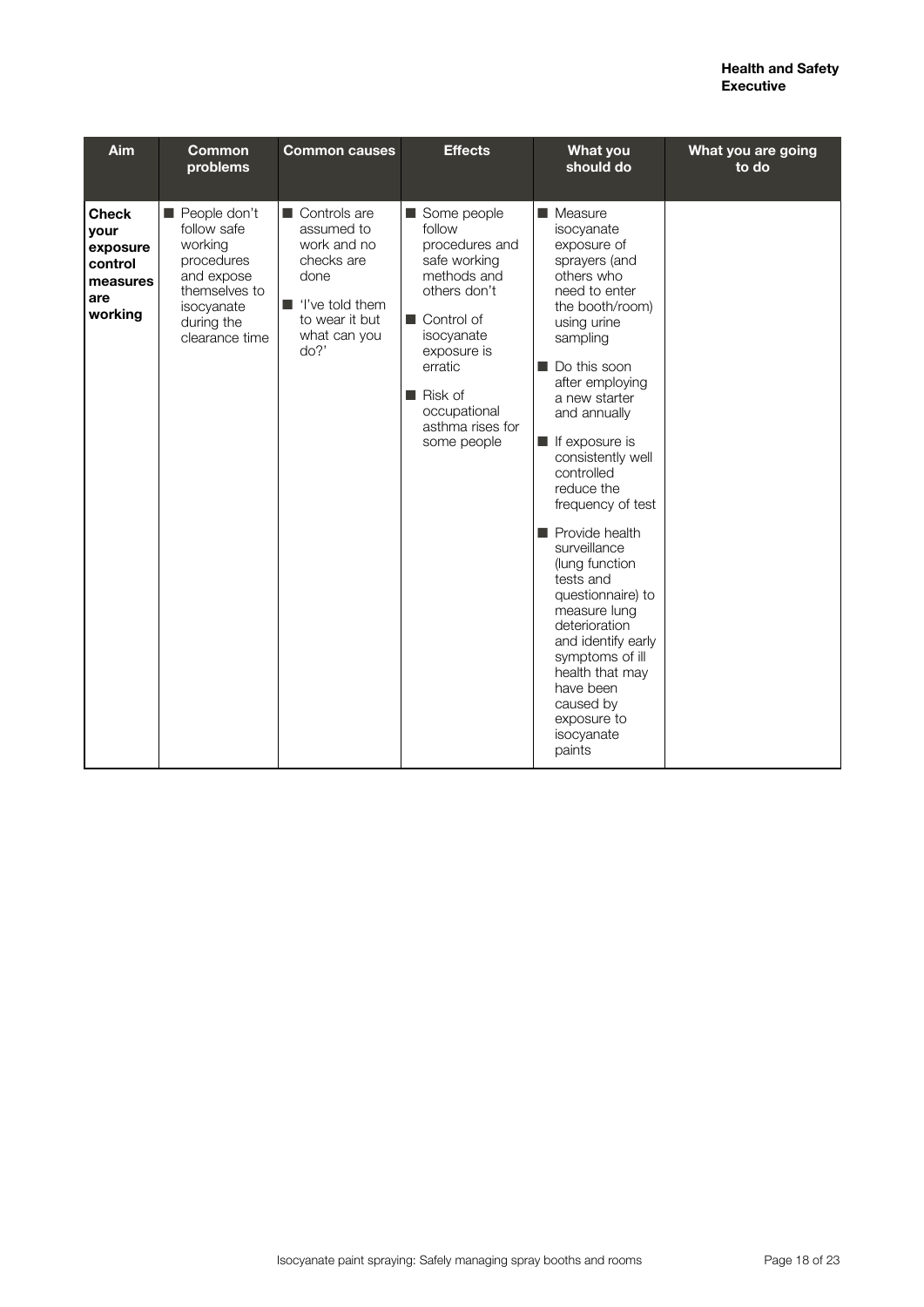| Appendix 4 Example of a clearance time certificate |  |  |  |  |  |
|----------------------------------------------------|--|--|--|--|--|
|----------------------------------------------------|--|--|--|--|--|

| THE CLEARANCE TIME OF THIS SPRAY BOOTH IS: |                                                                                                                                               |  |  |  |
|--------------------------------------------|-----------------------------------------------------------------------------------------------------------------------------------------------|--|--|--|
|                                            |                                                                                                                                               |  |  |  |
|                                            |                                                                                                                                               |  |  |  |
|                                            | Minutes   Seconds                                                                                                                             |  |  |  |
|                                            | DO NOT raise visor whilst spraying or during the clearance time<br>DO NOT enter without air-fed breathing apparatus during the clearance time |  |  |  |
|                                            | <b>ISOCYANATES IN PAINT CAN CAUSE ASTHMA</b>                                                                                                  |  |  |  |
|                                            |                                                                                                                                               |  |  |  |
|                                            |                                                                                                                                               |  |  |  |
|                                            |                                                                                                                                               |  |  |  |
| Test carried out by                        |                                                                                                                                               |  |  |  |
|                                            |                                                                                                                                               |  |  |  |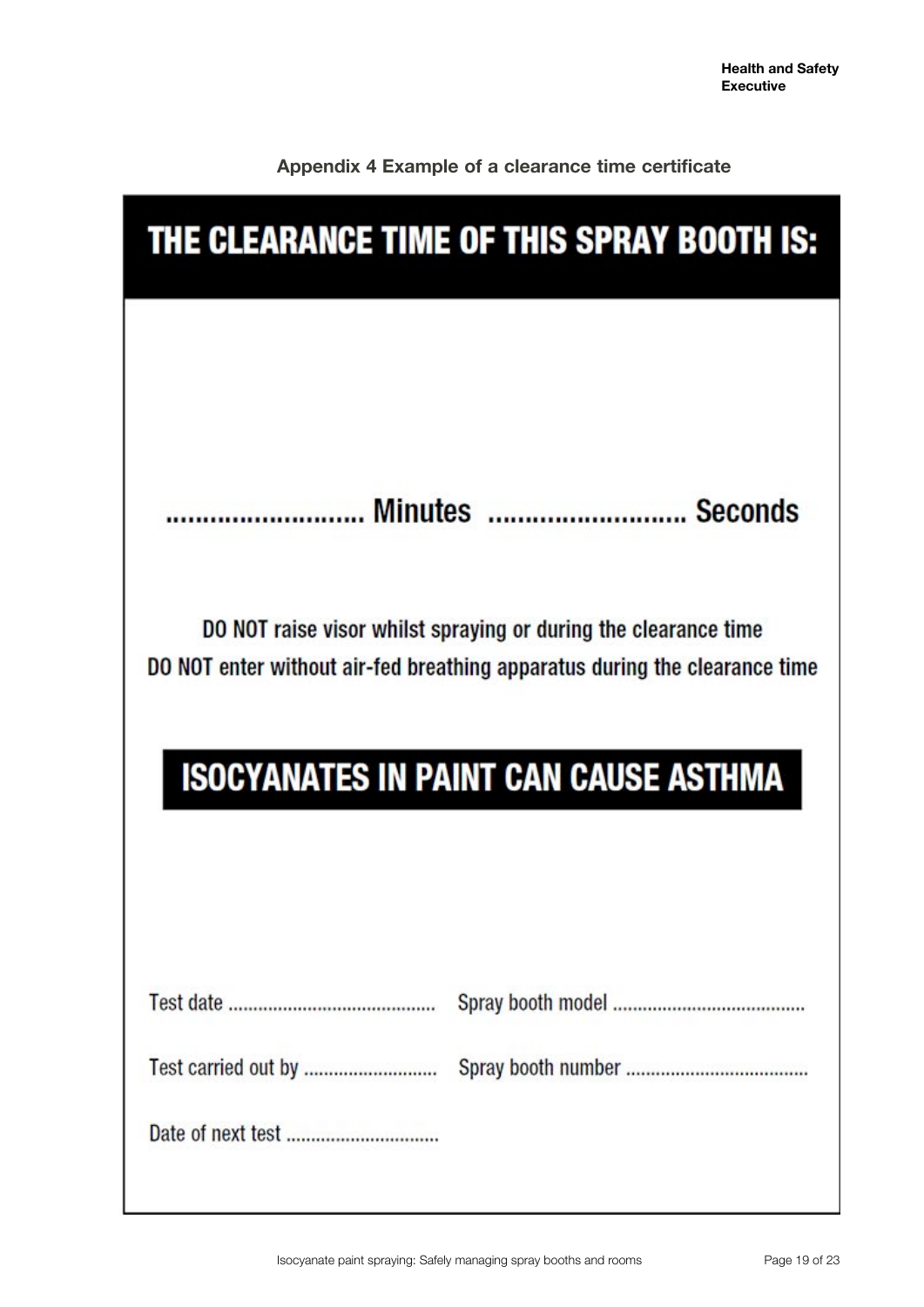

**Appendix 5 Essential design features of spray booths and rooms**

**Figure 14** Essential features of a spray booth



**Figure 15** Essential features of a spray room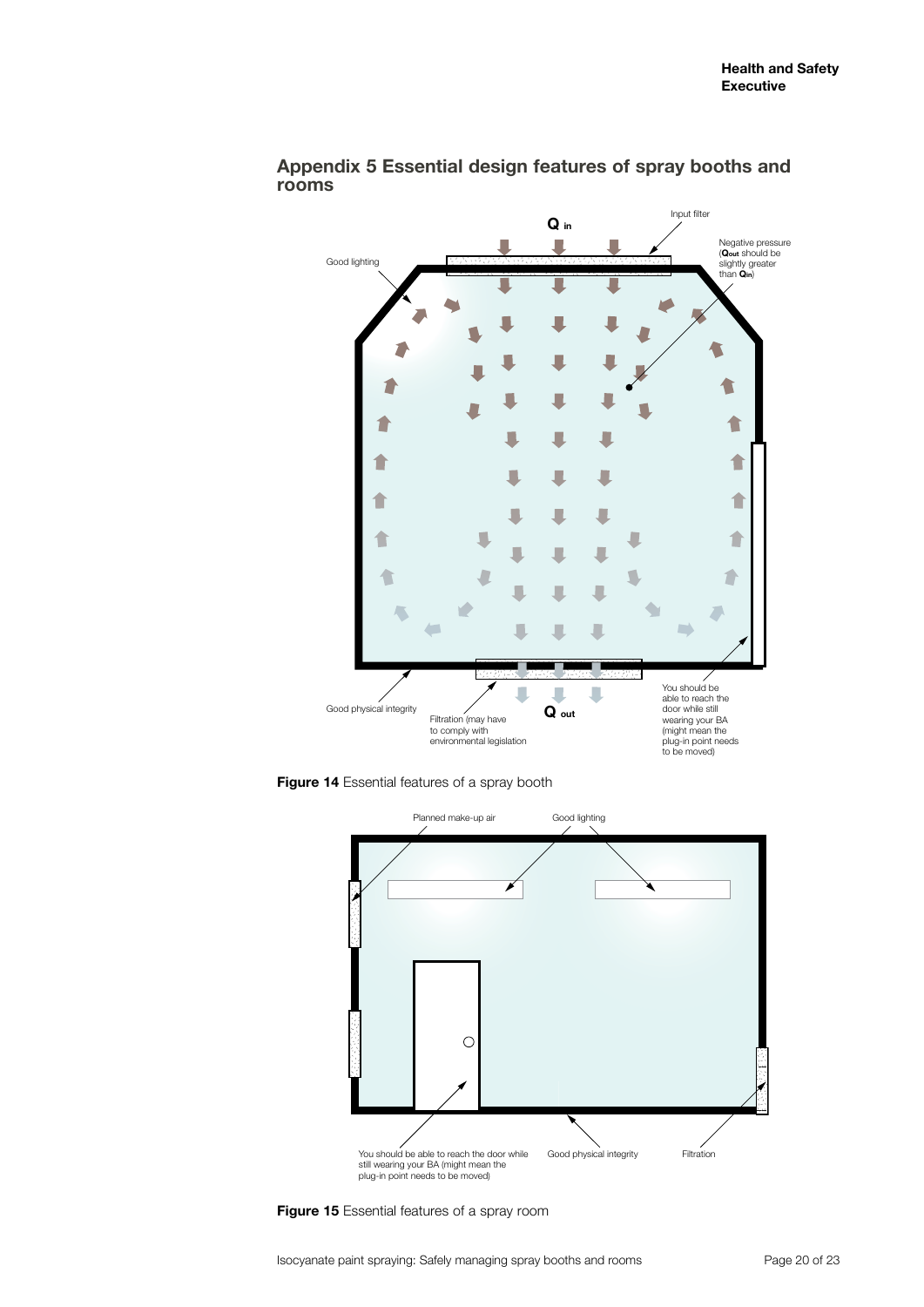# **Appendix 6 Commissioning, thorough examination and testing**

## *Commissioning*

Spray booths/rooms require commissioning. The main issues to be covered in commissioning any local exhaust ventilation (LEV) system are identified in *Controlling airborne contaminants at work: A guide to local exhaust ventilation*. These include:

- diagrams and a description of the system, including test points;<br>■ details of the LEV performance specification;
- details of the LEV performance specification:
- results such as pressures and velocities of stated points;
- calculations:
- a written description of the commissioning, the qualitative and quantitative tests undertaken (including air sampling results where necessary), and the outcome;
- a description of operator behaviour for optimum LEV effectiveness.

Table 17 of *Controlling airborne contaminants at work: A guide to local exhaust ventilation* contains further useful information on the principles of commissioning LEV plant.

Our understanding of booths and rooms, and the most important factors that control exposure, has improved. The emphasis during commissioning has previously been mainly on the booth/room air-change rate and, in the case of booths, the velocity of air at fixed points around a vehicle inside it. Now the emphasis is on measuring the clearance time and ensuring that the booth/room runs at slightly negative pressure so it doesn't leak during spraying. The smoke test is important in achieving that.

Air velocities and pressures measurement will also be important to establish the technical performance of a spray booth/room. Measurement procedures should be written down and done in a standard way so that they can be repeated during thorough examination and test work. For instance, in a down-draught booth, the supply and extract volume flows should be measured.

For booths it is also useful to measure internal air velocities at fixed points, for instance in front of the supply filter panels and above the extract grilles. Then these results can be compared with later measurements as a measure of booth/room airflow performance.

## *Thorough examination and test*

Spray booths/rooms and extracted enclosures should be examined by a competent person at least every 14 months. The examination and test should compare the performance of the booth/room, extracted enclosure etc with the commissioning test findings.

(Air-fed BA should also be examined, typically every month, in line with the manufacturer's instructions. Additionally, the air supply quality should be tested every three months.)

## *Test report*

The thorough examination and test report should contain at least the following details:

- name and address of the employer responsible for the plant;
- identification and location of the LEV plant and the process and hazardous substance concerned;
- date of the last thorough examination and test;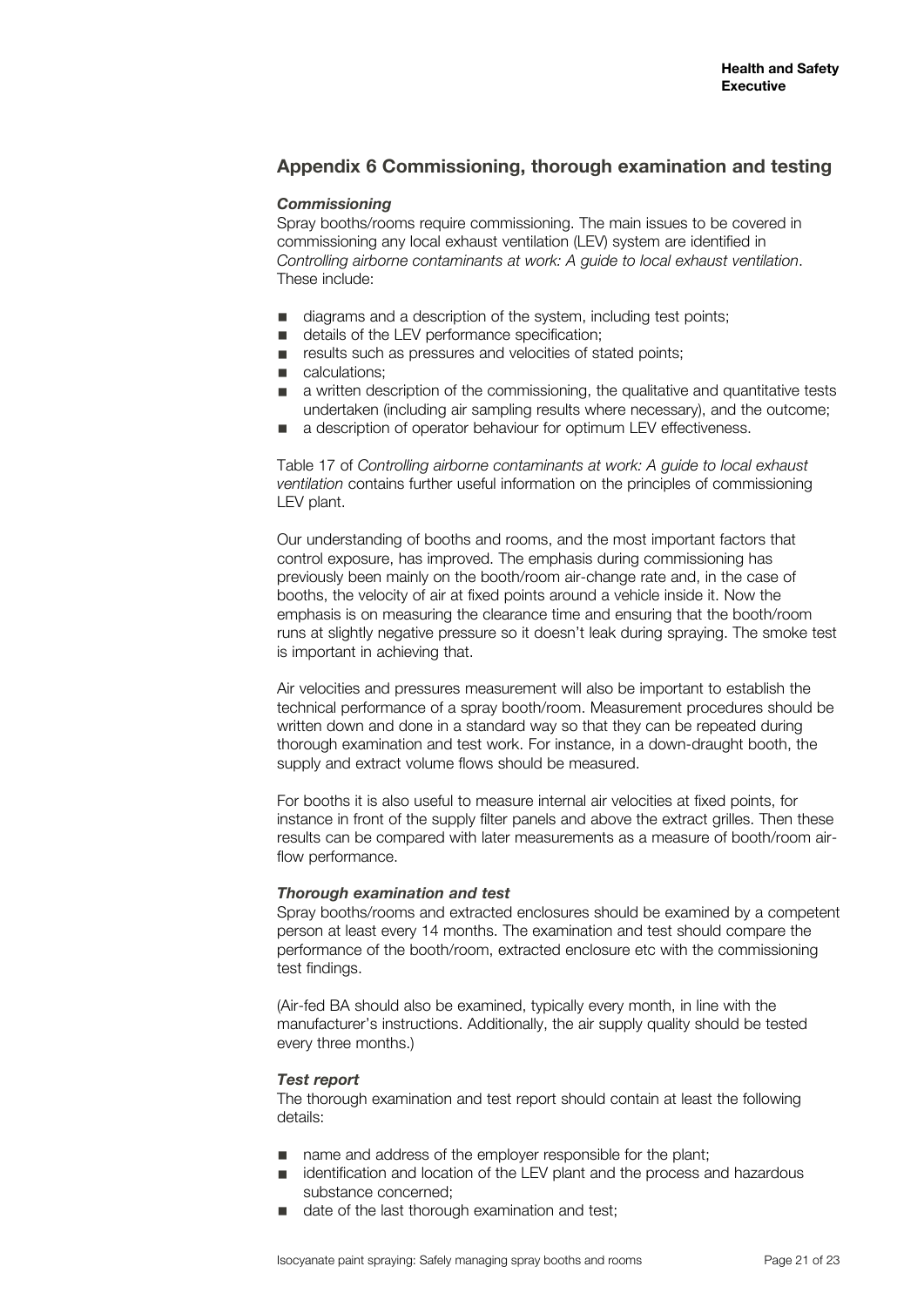- date of the current examination and test:
- name, job title and employer of the person carrying out the examination and test;
- signature or other acceptable means of identifying the person carrying out the examination and test;
- plant condition at the time of the test and whether this was normal production or special conditions;
- intended operating performance of the plant for adequately controlling the hazardous substance;
- whether the plant is still achieving the same performance:
- the methods used to judge performance, eg visual, pressure measurements, airflow measurements, dust lamp, air sampling, tests to check the condition and effectiveness of the filter;
- if not achieving the same performance, the adjustments and repairs needed to achieve that performance;
- details of the adjustments and repairs actually carried out, including proving the effectiveness of repairs by re-test (these details should be completed by employers responsible for the LEV plant).

Further advice is contained in *Control of substances hazardous to health. Approved*  Code of Practice and guidance<sup>6</sup> and in Controlling airborne contaminants at work: *A guide to local exhaust ventilation*.

# **References**

1 *Safety in isocyanate paint spraying* Leaflet INDG388(rev2) HSE 2013 www.hse.gov.uk/pubns/indg388.htm

2 *EH40/2005 Workplace exposure limits: Containing the list of workplace exposure limits for use with the Control of Substances Hazardous to Health Regulations (as amended)* Environmental Hygiene Guidance Note EH40 (Second edition) HSE Books 2011 ISBN 978 0 7176 6446 7 www.hse.gov.uk/pubns/books/eh40.htm

3 *Health surveillance for occupational asthma* COSHH essentials sheet G402 HSE 2006 www.hse.gov.uk/pubns/guidance/g402.pdf

4 *An automated system for indicating spray clearance times of MVR spray booths and rooms* Health and Safety Laboratory research report www.hse.gov.uk/research/rrpdf/rr742.pdf

5 *Controlling airborne contaminants at work. A guide to local exhaust ventilation (LEV)* HSG258 (Second edition) HSE Books 2011 ISBN 978 0 7176 6415 3 www.hse.gov.uk/pubns/books/hsg258.htm

6 *Control of substances hazardous to health. The Control of Substances Hazardous to Health Regulations 2002 (as amended). Approved Code of Practice and guidance* L5 (Sixth edition) HSE Books 2013 ISBN 978 0 7176 6582 2 www.hse.gov.uk/pubns/books/l5.htm